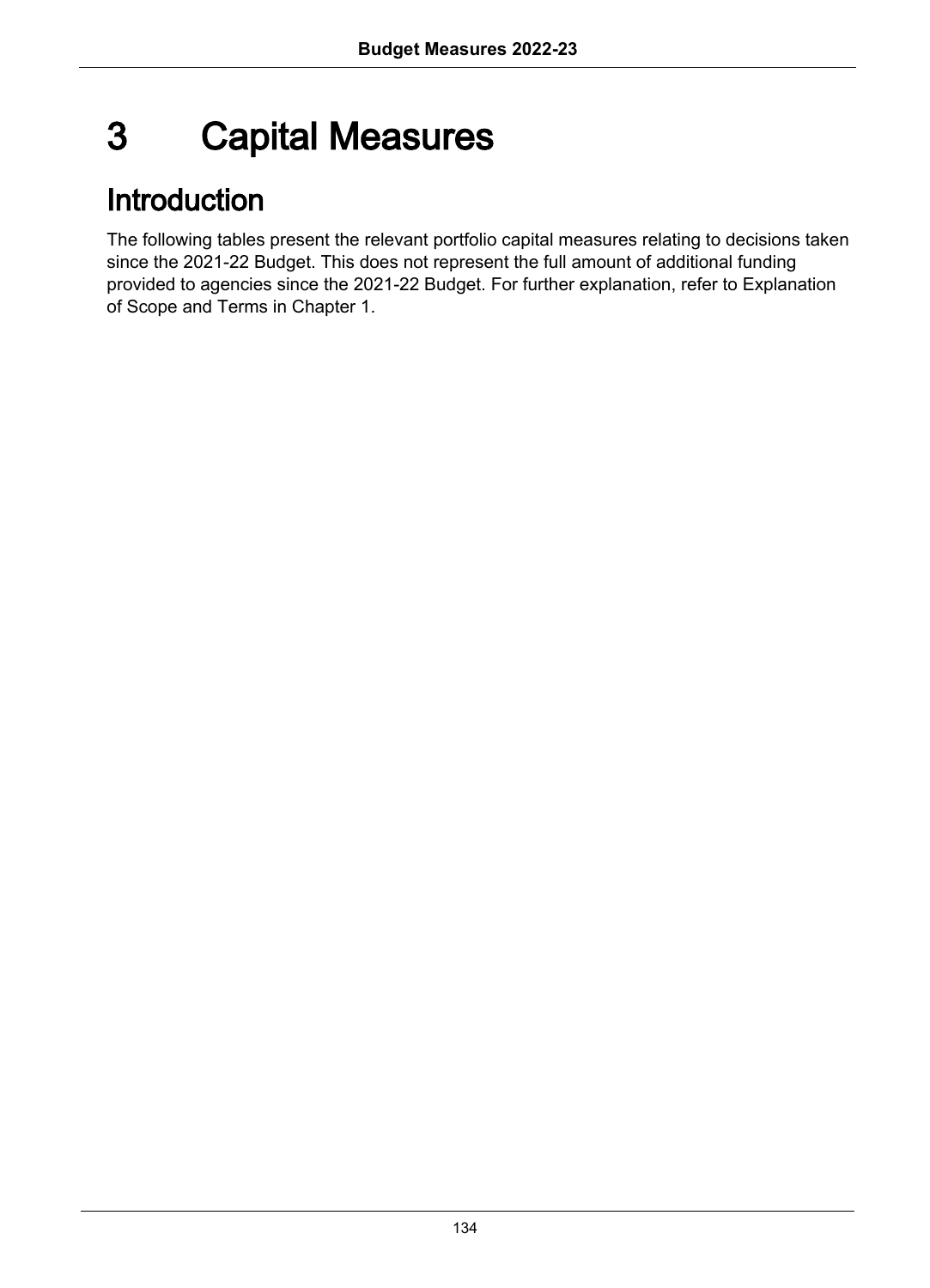# Department of Communities, Housing and Digital Economy

|                                                                                                       | 2021-22   | 2022-23 | 2023-24 | 2024-25 | 2025-26 |
|-------------------------------------------------------------------------------------------------------|-----------|---------|---------|---------|---------|
|                                                                                                       | \$'000    | \$'000  | \$'000  | \$'000  | \$'000  |
| Queensland Cultural Centre -<br>Capital Works, Asset<br><b>Upgrades and Refurbishment</b><br>Projects | $\cdot$ . | 8.550   | 13.850  | 17.200  | 14.100  |

The government is providing additional funding of \$53.7 million over 4 years for capital asset renewal works, compliance and safety improvements, and amenity upgrades at the Queensland Cultural Centre. The expense component of this measure can be found in Chapter 2 Expense measures.

|                                                       | 2021-22   | 2022-23 | 2023-24 | 2024-25 | 2025-26 |
|-------------------------------------------------------|-----------|---------|---------|---------|---------|
|                                                       | \$'000    | \$'000  | \$'000  | \$'000  | \$'000  |
| <b>Strengthening Social</b><br>Services in Queensland | $\ddotsc$ | 4.000   | 17.000  | 14.000  | 13.000  |

The government is providing additional funding of \$48 million over 4 years to strengthen social services in Queensland. The funding will be provided to build new neighbourhood and community centres and redevelop and upgrade existing centres.

This forms part of the government's total funding of \$125.6 million over 4 years and \$19 million ongoing to strengthen social services in Queensland. The expense component of this measure can be found in Chapter 2 Expense Measures.

|                                                               | 2021-22<br>\$'000 | 2022-23<br>\$'000 | \$'000    | 2023-24 2024-25 2025-26<br>\$'000 | \$'000 |
|---------------------------------------------------------------|-------------------|-------------------|-----------|-----------------------------------|--------|
| Realignment of Grey and<br><b>Russell Street Intersection</b> | $\sim$ $\sim$     | 1.400             | $\cdot$ . | $\sim$ $\sim$                     | . .    |

The government is providing additional funding of \$1.4 million in 2022-23 for the reconfiguration of the Grey and Russell Street intersection, South Brisbane to enhance vehicular access to the Queensland Cultural Precinct.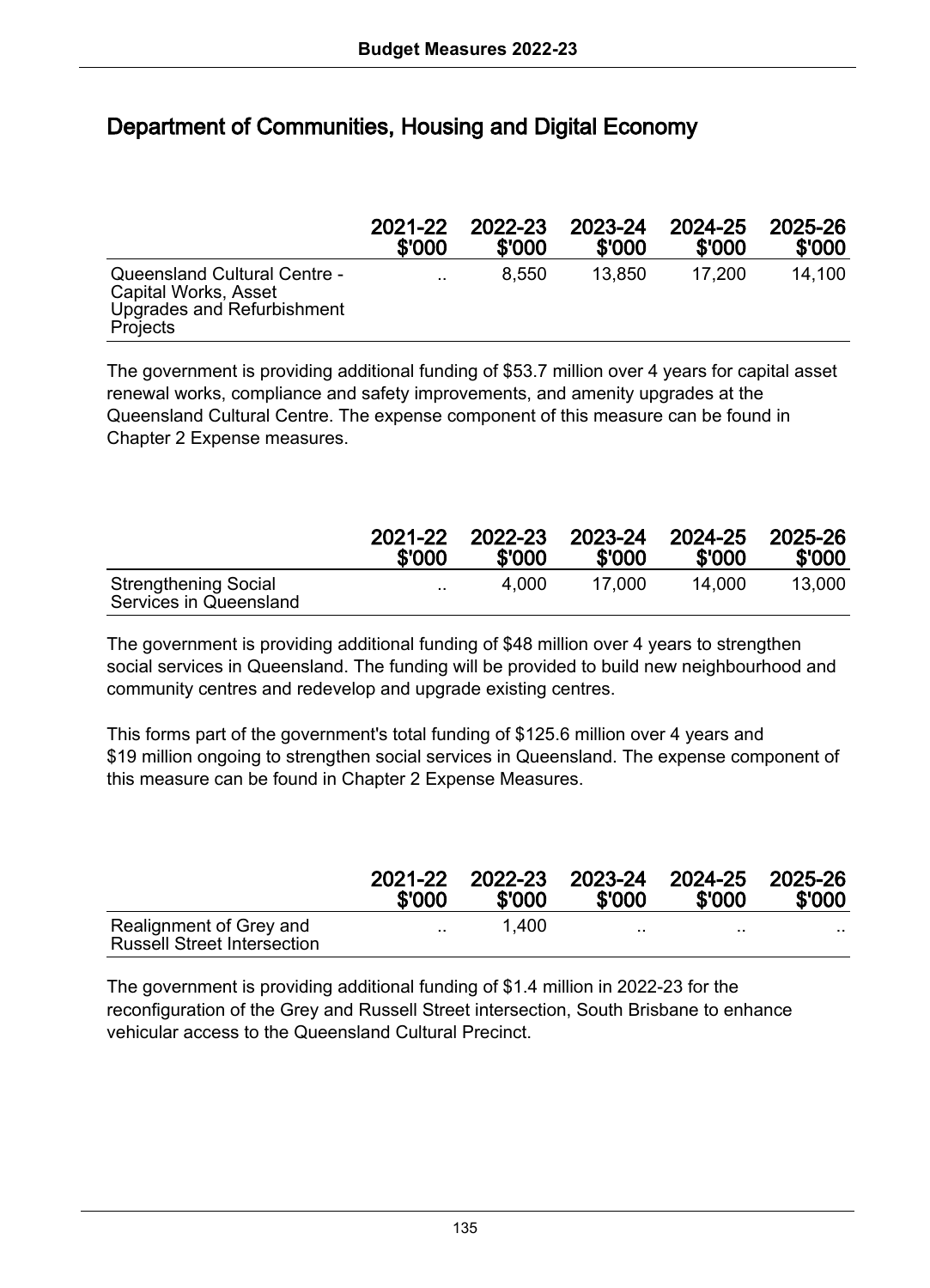|                                                          | 2021-22<br>\$'000 | 2022-23<br>\$'000 | 2023-24 2024-25<br>\$'000 | \$'000 | 2025-26<br>\$'000 |
|----------------------------------------------------------|-------------------|-------------------|---------------------------|--------|-------------------|
| Queensland Cultural Centre -<br><b>Security Upgrades</b> | $\cdot$ .         | 1.300             | 1.300                     | 910    |                   |

The government is providing additional funding of \$3.5 million over 3 years to enhance security measures across the Queensland Cultural Centre. The expense component of this measure can be found in Chapter 2 Expense measures.

|                                                                                         | 2021-22 | 2022-23 | 2023-24 | 2024-25 | 2025-26 |
|-----------------------------------------------------------------------------------------|---------|---------|---------|---------|---------|
|                                                                                         | \$'000  | \$'000  | \$'000  | \$'000  | \$'000  |
| Digitisation of the State's<br>Audio-Visual and Other<br><b>Archival Public Records</b> |         | 400     |         |         | .       |

The government is providing additional funding of \$400,000 in 2022-23 to accelerate digitisation of print and audio-visual records. The expense component of this measure can be found in Chapter 2 Expense measures.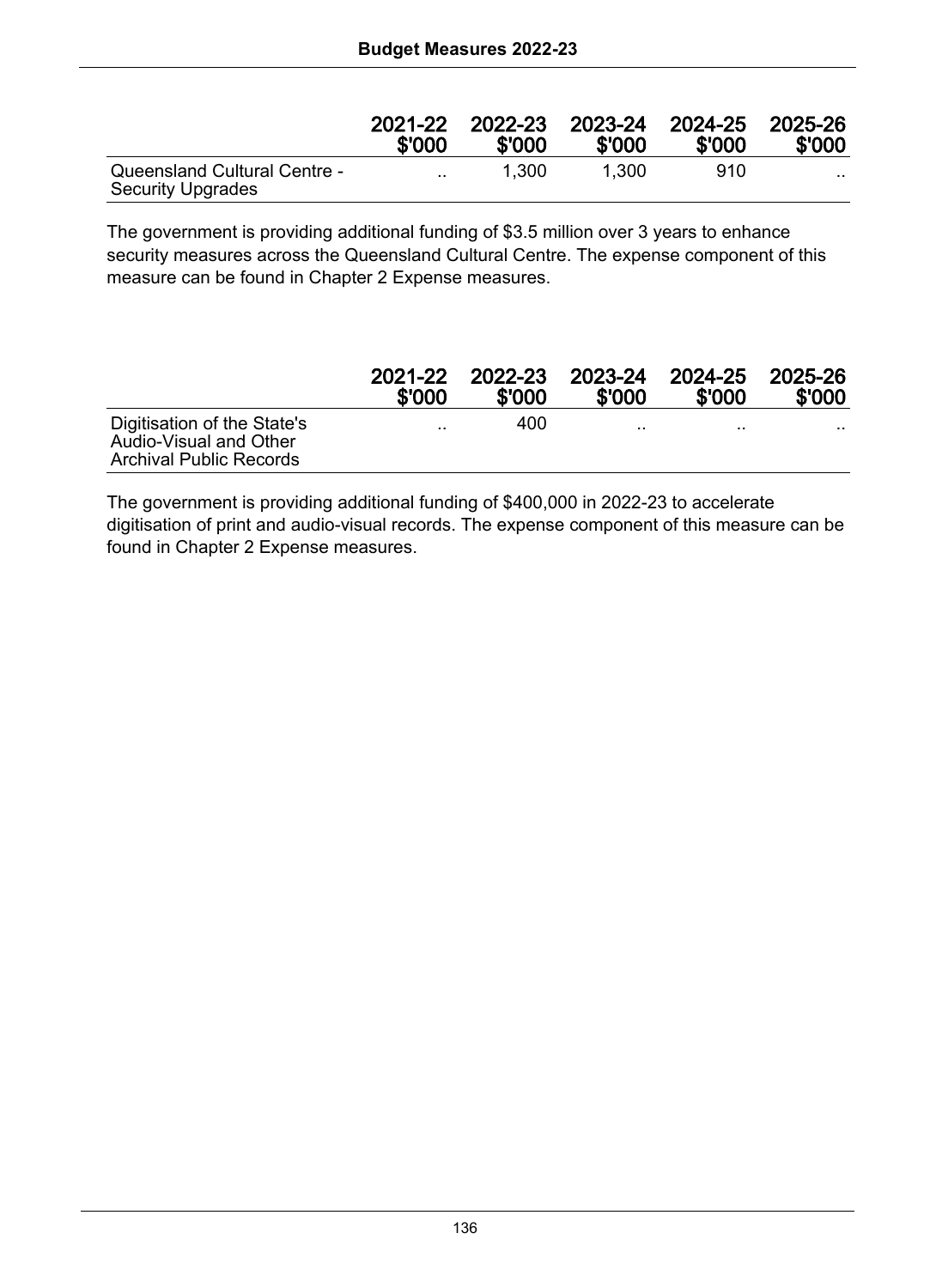# Department of Education

|                                    | 2021-22<br>\$'000 | 2022-23<br>\$'000 | \$'000  | 2023-24 2024-25 2025-26<br>\$'000 | \$'000 |
|------------------------------------|-------------------|-------------------|---------|-----------------------------------|--------|
| School Infrastructure -<br>Renewal | 6.264             | 194.595           | 143.383 | 93.830                            | 92.279 |

The government is providing increased funding of \$530.4 million over 5 years and \$22.7 million per annum ongoing for critical infrastructure upgrades to replace and enhance infrastructure in existing state schools.

Total funding for the initiative is \$623.8 million over 5 years and \$25.2 million per annum ongoing. The expense component of this measure can be found in Chapter 2 Expense measures.

|                                   | 2021-22<br>\$'000 | 2022-23<br>\$'000 | \$'000 | 2023-24 2024-25 2025-26<br>\$'000 | \$'000 |
|-----------------------------------|-------------------|-------------------|--------|-----------------------------------|--------|
| School Infrastructure -<br>Growth | $\cdot$ .         | 61.941            | 47.193 | $\cdots$                          | . .    |

The government is providing increased funding of \$109.1 million over 2 years for additional infrastructure at existing schools experiencing enrolment growth.

Total funding for this initiative is \$118.6 million over 2 years. The expense component of this measure can be found in Chapter 2 Expense measures.

|                                     | 2021-22<br>\$'000    | \$'000 | \$'000    | 2022-23 2023-24 2024-25 2025-26<br>\$'000 | \$'000 |
|-------------------------------------|----------------------|--------|-----------|-------------------------------------------|--------|
| Land Acquisition for New<br>Schools | $\ddot{\phantom{a}}$ | 54.887 | $\cdot$ . | $\cdots$                                  | .      |

The government is providing increased funding of \$54.9 million in 2022-23 to acquire land to continue the delivery of new schools under its Building Future Schools program.

Total funding for this initiative is \$55.8 million in 2022-23. The expense component can be found in Chapter 2 Expense measures.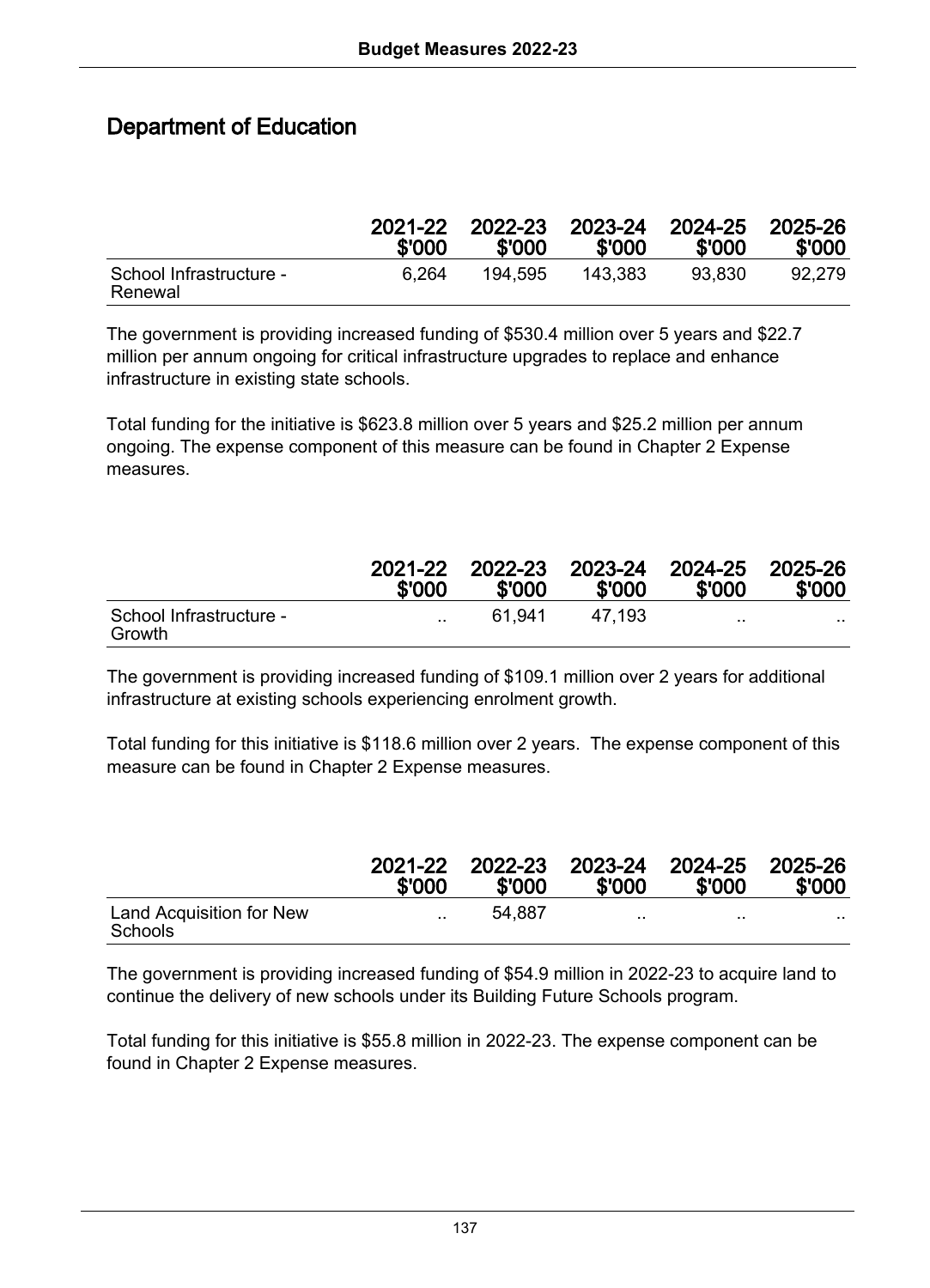|                                           | 2021-22   | 2022-23 | 2023-24 | 2024-25 | 2025-26 |
|-------------------------------------------|-----------|---------|---------|---------|---------|
|                                           | \$'000    | \$'000  | \$'000  | \$'000  | \$'000  |
| <b>Building Future Schools</b><br>Program | $\cdot$ . | 7.498   | 20.501  | 159.936 | 74.908  |

The government is providing increased funding of \$262.8 million over 4 years (\$366.1 million over 7 years) for the construction of new schools to open in 2025 at Caboolture West, Caloundra South, Greater Flagstone and Ripley Valley, along with one new school in Bahrs Scrub to open in 2026.

Total funding for this initiative is \$389.5 million over 7 years. The expense component of this measure can be found in Chapter 2 Expense measures.

|                                            | 2021-22   | 2022-23 | 2023-24 | 2024-25 | 2025-26 |
|--------------------------------------------|-----------|---------|---------|---------|---------|
|                                            | \$'000    | \$'000  | \$'000  | \$'000  | \$'000  |
| School Playground and<br>Tuckshop Upgrades | $\cdot$ . | 1.500   | 13.500  | . .     | .       |

The government is providing additional funding of \$15 million over 2 years to improve School playground and tuckshop facilities in disadvantaged areas throughout Queensland.

Total funding for this initiative is \$20 million over 2 years. The expense component of this measure can be found in Chapter 2 Expense measures.

|                                      | \$'000 | 2021-22 2022-23 2023-24 2024-25 2025-26<br>\$'000 | \$'000 | \$'000   | \$'000 |
|--------------------------------------|--------|---------------------------------------------------|--------|----------|--------|
| Expansion of GPs in Schools<br>Pilot |        |                                                   |        | $\cdots$ | .      |

Funding of \$600,000 in 2021-22 is being met internally by the department to expand the GPs in Schools pilot program from 20 to 50 schools.

Total funding for the expansion is \$6.6 million over 3 years. The expense component of this measure can be found in Chapter 2 Expense measures.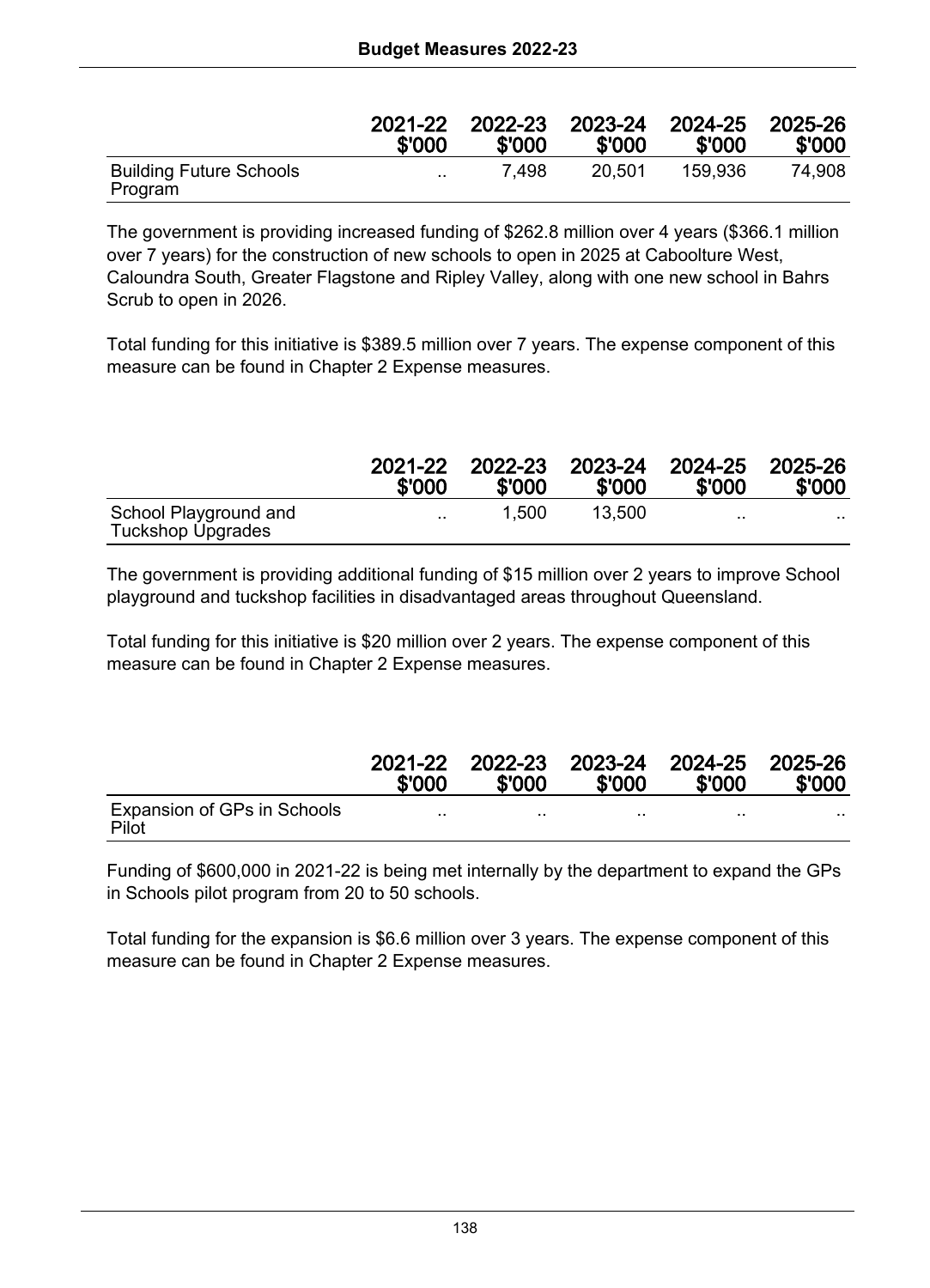# Department of Energy and Public Works

|                                                                              | 2021-22   | 2022-23 | 2023-24 | 2024-25   | 2025-26 |
|------------------------------------------------------------------------------|-----------|---------|---------|-----------|---------|
|                                                                              | \$'000    | \$'000  | \$'000  | \$'000    | \$'000  |
| Government Employee<br><b>Housing Sustainability</b><br><b>Funding Model</b> | $\cdot$ . | 87.776  | 134.433 | $\cdot$ . | .       |

The government is providing additional funding of \$222.2 million over 2 years from 2022-23 and a further \$292.5 million over 2 years from 2024-25 held centrally to deliver critical new housing and upgrades to existing houses for frontline staff such as police, health workers and teachers in remote locations to ensure the portfolio is secure and of an appropriate standard for employees. The expense component to this measure can be found in Chapter 2 Expense measures.

|                                              | 2021-22<br>\$'000 | 2022-23<br>\$'000 | \$'000    | 2023-24 2024-25 2025-26<br>\$'000 | \$'000 |
|----------------------------------------------|-------------------|-------------------|-----------|-----------------------------------|--------|
| Northern Queensland<br>Renewable Energy Zone | 40.000            | $\sim$ $\sim$     | $\cdot$ . | $\sim$                            | . .    |

The government has provided increased funding of \$40 million in 2021-22 for the first stage project commencement of the Northern Queensland Renewable Energy Zone to Powerlink.

|                                       | 2021-22<br>\$'000 | 2022-23<br>\$'000 | \$'000 | 2023-24 2024-25 2025-26<br>\$'000 | \$'000 |
|---------------------------------------|-------------------|-------------------|--------|-----------------------------------|--------|
| <b>Pumped Hydro Energy</b><br>Storage | 13.000            | $\cdot$ .         |        | $\cdot$ .                         | . .    |

The government has provided increased funding of \$13 million in 2021-22 for the proposed Borumba Pumped Hydro Energy Storage facility.

The government is also providing additional funding of \$35 million in 2022-23 for feasibility works on pumped hydro energy opportunities with funding to be held centrally.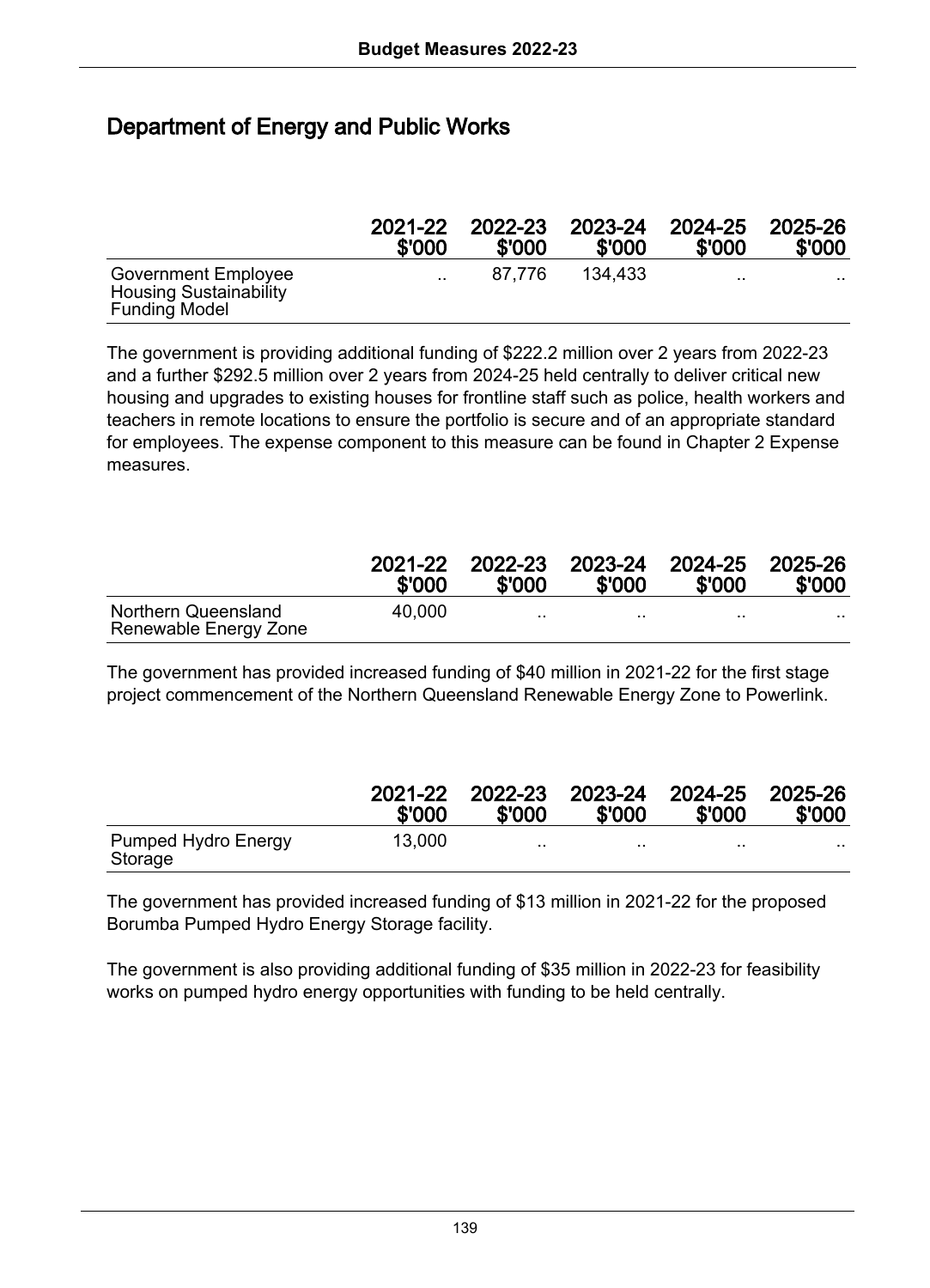|                                      | 2021-22<br>\$'000 | 2022-23 2023-24 2024-25 2025-26<br>\$'000 | \$'000   | \$'000   | \$'000 |
|--------------------------------------|-------------------|-------------------------------------------|----------|----------|--------|
| Thomas Dixon Centre<br>Refurbishment | 48.627            | $\cdot$ .                                 | $\cdots$ | $\cdots$ | . .    |

The government has provided additional funding of \$48.6 million in 2021-22, previously held centrally, to fund the balance of the Thomas Dixon Centre redevelopment.

Further funding of \$14 million has also been internally funded by the department in 2021-22 to complete the base build.

This forms part of the Queensland Government's overall capital contribution of \$99.2 million to redevelop the centre, inclusive of \$2.8 million centrally held funds for fit out contingency.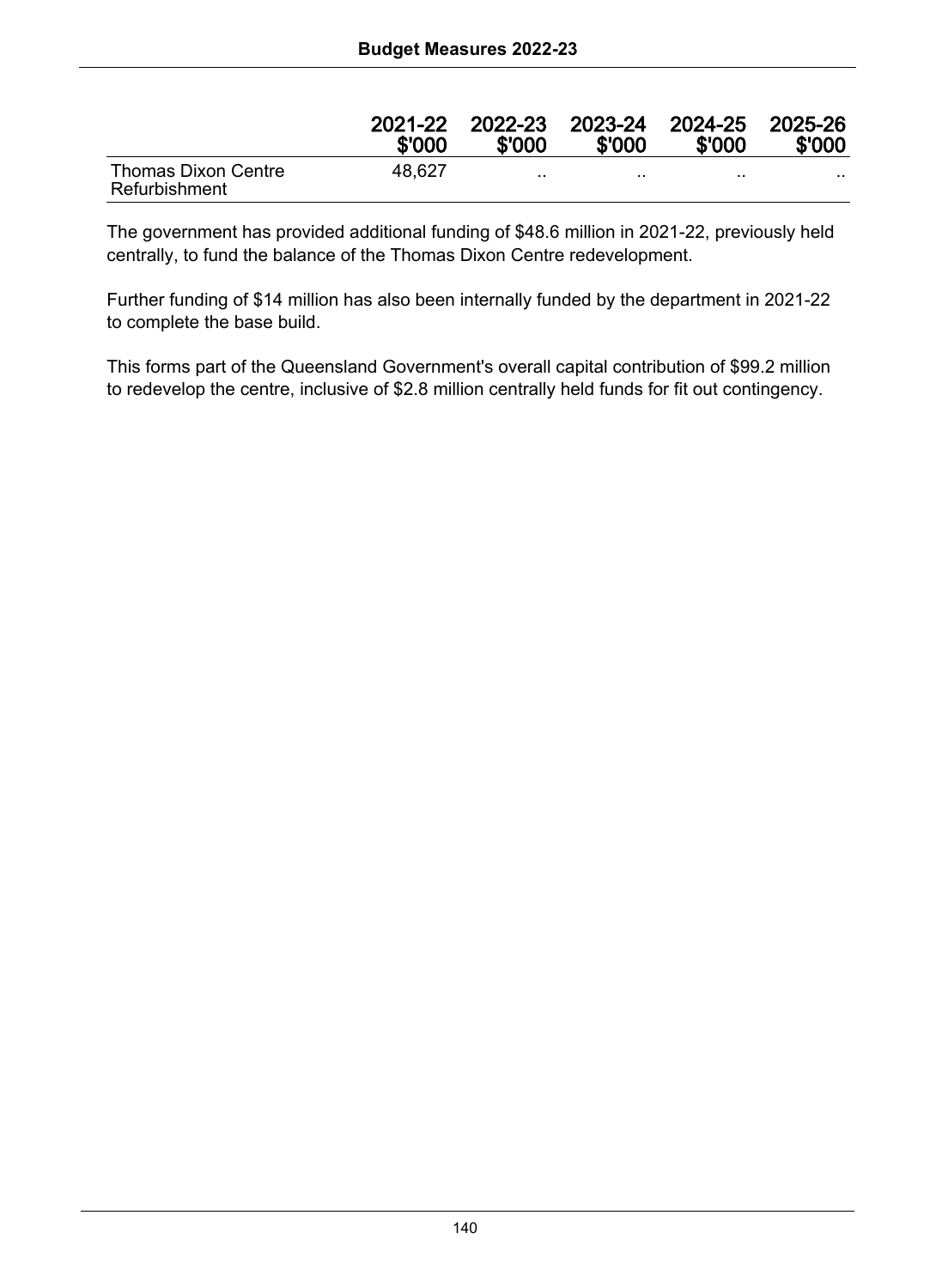#### Department of Environment and Science

|                                                          | 2021-22<br>\$'000 | 2022-23<br>\$'000 | 2023-24 2024-25<br>\$'000 | \$'000 | 2025-26<br>\$'000 |
|----------------------------------------------------------|-------------------|-------------------|---------------------------|--------|-------------------|
| Cape York Peninsula<br>National Park Joint<br>Management |                   | $\cdot$           | $\cdot$ .                 | 20,000 | .                 |

The government will provide increased funding of \$20 million in 2024-25 for the acquisition of land under the Cape York Peninsula Tenure Resolution Program, supporting joint management with First Nations peoples.

The expense component of this measure can be found in Chapter 2 Expense measures.

|                              | \$'000 | 2021-22 2022-23 2023-24 2024-25 2025-26<br>\$'000 | \$'000 | \$'000 | \$'000 |
|------------------------------|--------|---------------------------------------------------|--------|--------|--------|
| <b>Protected Area Estate</b> |        |                                                   |        |        | .      |

The government is providing increased funding of \$16.9 million over 5 years (\$17 million over 6 years), held centrally, to acquire property of high conservation value and undertake infrastructure upgrades associated with the increase of the protected estate.

The expense component of this measure can be found in Chapter 2 Expense Measures.

|                                             | 2021-22<br>\$'000 | 2022-23 2023-24 2024-25 2025-26<br>\$'000 | \$'000 | \$'000 | \$'000 |
|---------------------------------------------|-------------------|-------------------------------------------|--------|--------|--------|
| Protected Area Investment<br>and Management |                   |                                           |        |        | .      |

The government is providing increased funding of \$250 million over 4 years, held centrally, for the continuation of the Protected Area Strategy 2020-2030, including support for land acquisitions and capital works to increase the protected area estate. The expense component of this measure can be found in Chapter 2 Expense measures.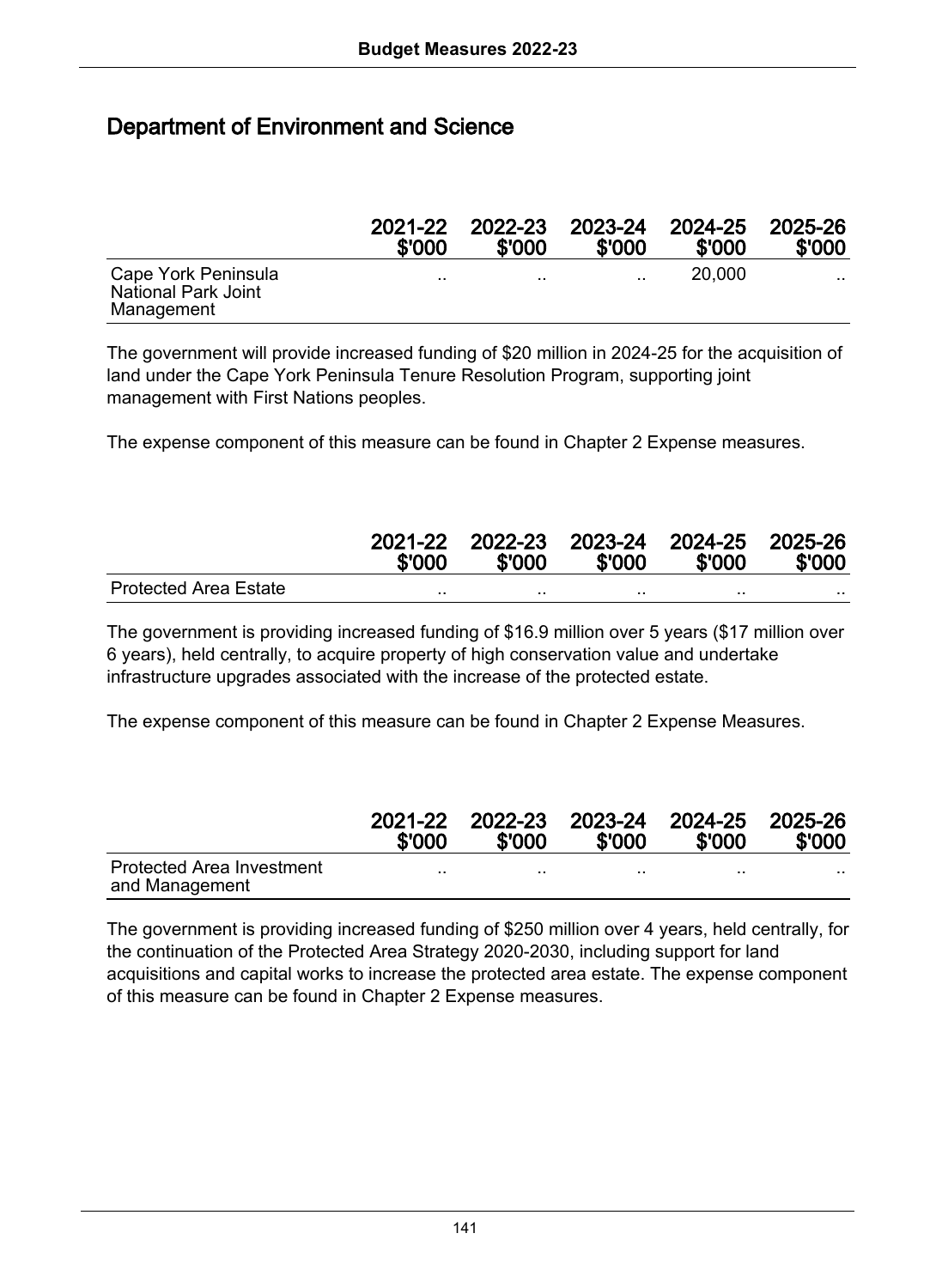## Department of Justice and Attorney-General

|                                                                                                     | 2021-22   | 2022-23 | 2023-24 | 2024-25 | 2025-26 |
|-----------------------------------------------------------------------------------------------------|-----------|---------|---------|---------|---------|
|                                                                                                     | \$'000    | \$'000  | \$'000  | \$'000  | \$'000  |
| Achieving Justice System<br>Efficiency - Contemporary<br>Technology and<br>Infrastructure - Capital | $\cdot$ . | 6.712   | 13.266  | 13.075  | 13.075  |

The government is providing additional funding of \$59.2 million over 5 years and \$13.1 million per annum ongoing to deliver infrastructure works to ensure the efficiency, safety and sustainability of Queensland's courthouses.

This forms part of the government's total funding package of \$246.8 million over 5 years and \$27.4 million per annum ongoing to deliver an efficient and effective justice system underpinned by contemporary technology and safe, accessible and functional infrastructure. The expense component of this measure can be found in Chapter 2 Expense measures.

|                                                                                                                                                           | 2021-22   | 2022-23 | 2023-24 | 2024-25 | 2025-26 |
|-----------------------------------------------------------------------------------------------------------------------------------------------------------|-----------|---------|---------|---------|---------|
|                                                                                                                                                           | \$'000    | \$'000  | \$'000  | \$'000  | \$'000  |
| Report 1, Hear Her Voice<br>Response - State-Wide Plan<br>to Improve Safety for<br>Domestic and Family<br>Violence Victims when<br><b>Attending Court</b> | $\cdot$ . | 3.375   | 6.300   | 20.025  | 19,350  |

The government is providing additional funding of \$49.1 million over 4 years to undertake enhancements to Queensland Courthouses at Toowoomba, Cairns, Brisbane, Rockhampton, Maroochydore, Caboolture, Mackay and Ipswich, to improve safety for victims of domestic and family violence including coercive control when attending courts.

The expense component of this measure can be found in Chapter 2 Expense measures.

This forms part of the government's total funding package of \$363 million over 5 years (\$350 million new funding and \$12.9 million internally met) to respond to the recommendations of the Queensland Women's Safety and Justice Taskforce in Hear her voice - Report One - Addressing coercive control and domestic and family violence in Queensland. Further details on this package are in Chapter 1 of this paper.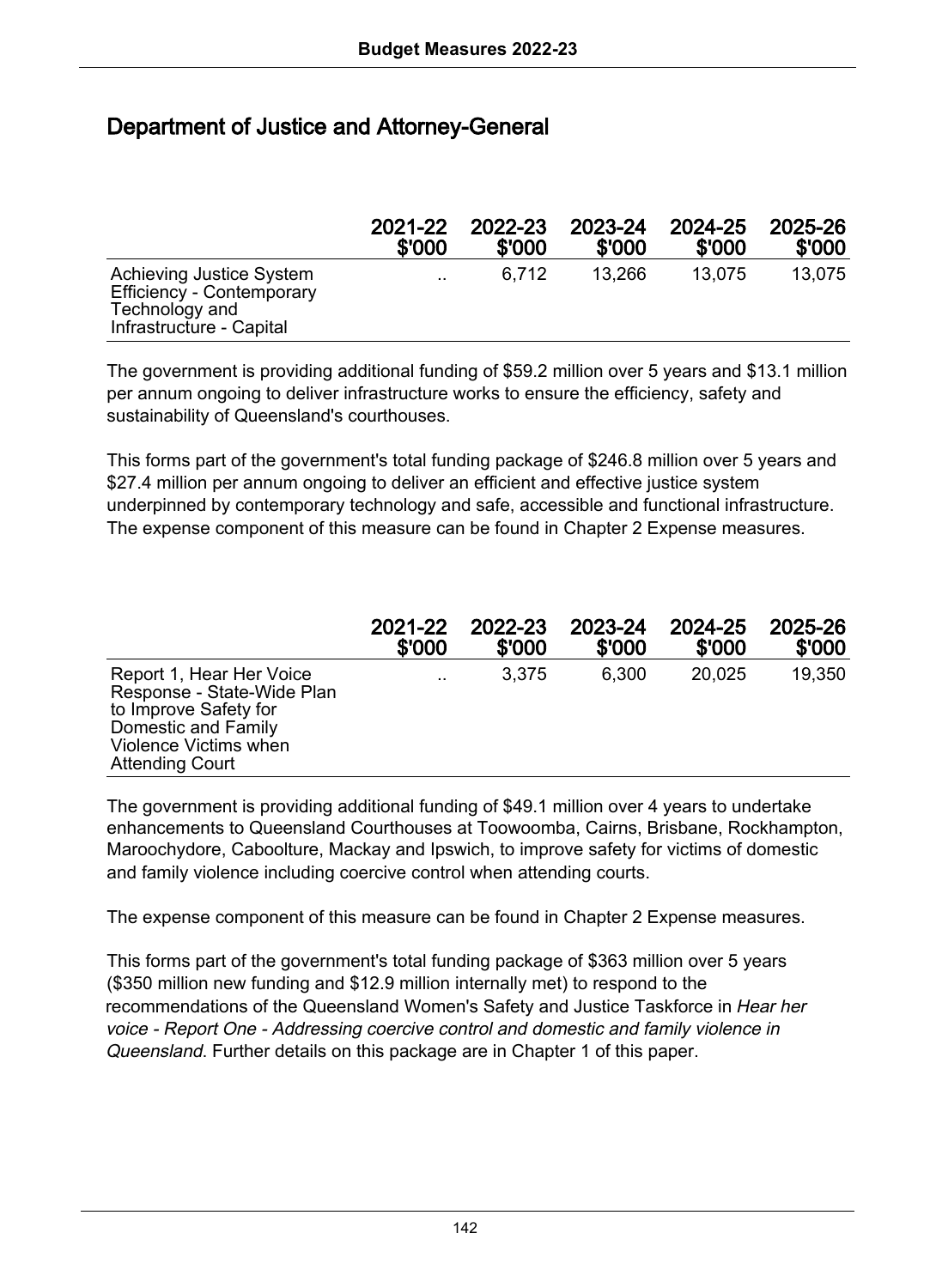|                                             | 2021-22   | 2022-23 | 2023-24 | 2024-25 | 2025-26 |
|---------------------------------------------|-----------|---------|---------|---------|---------|
|                                             | \$'000    | \$'000  | \$'000  | \$'000  | \$'000  |
| <b>Beaudesert Courthouse</b><br>Replacement | $\cdot$ . | 1.924   | 4.682   | 14.521  | 319     |

The government is providing additional funding of \$21.4 million over 4 years to replace the current Beaudesert courthouse.

This forms part of the government's total funding package of \$246.8 million over 5 years and \$27.4 million per annum ongoing to deliver an efficient and effective justice system underpinned by contemporary technology and safe, accessible and functional infrastructure. The expense component of this measure can be found in Chapter 2 Expense measures.

|                                                                      | 2021-22   | 2022-23 | 2023-24   | 2024-25   | 2025-26 |
|----------------------------------------------------------------------|-----------|---------|-----------|-----------|---------|
|                                                                      | \$'000    | \$'000  | \$'000    | \$'000    | \$'000  |
| Queensland Resources<br>Industry Development Plan<br>(QRIDP) Package | $\cdot$ . | 155     | $\cdot$ . | $\cdot$ . | .       |

The government is providing additional funding of \$155,000 in 2022-23 for the Queensland Law Reform Commission review of the objection process for mining leases. The expense component of this measure can be found in Chapter 2 Expense Measures.

This forms part of the government's commitment to a \$68.5 million package over 5 years to support implementation of the final QRIDP across government. Further details on initiatives can be found in the Department of Resources, Department of State Development, Infrastructure, Local Government and Planning, Department of Employment, Small Business and Training, Department of Environment and Science, Department of Regional Development, Manufacturing and Water and Department of Agriculture and Fisheries sections of this chapter.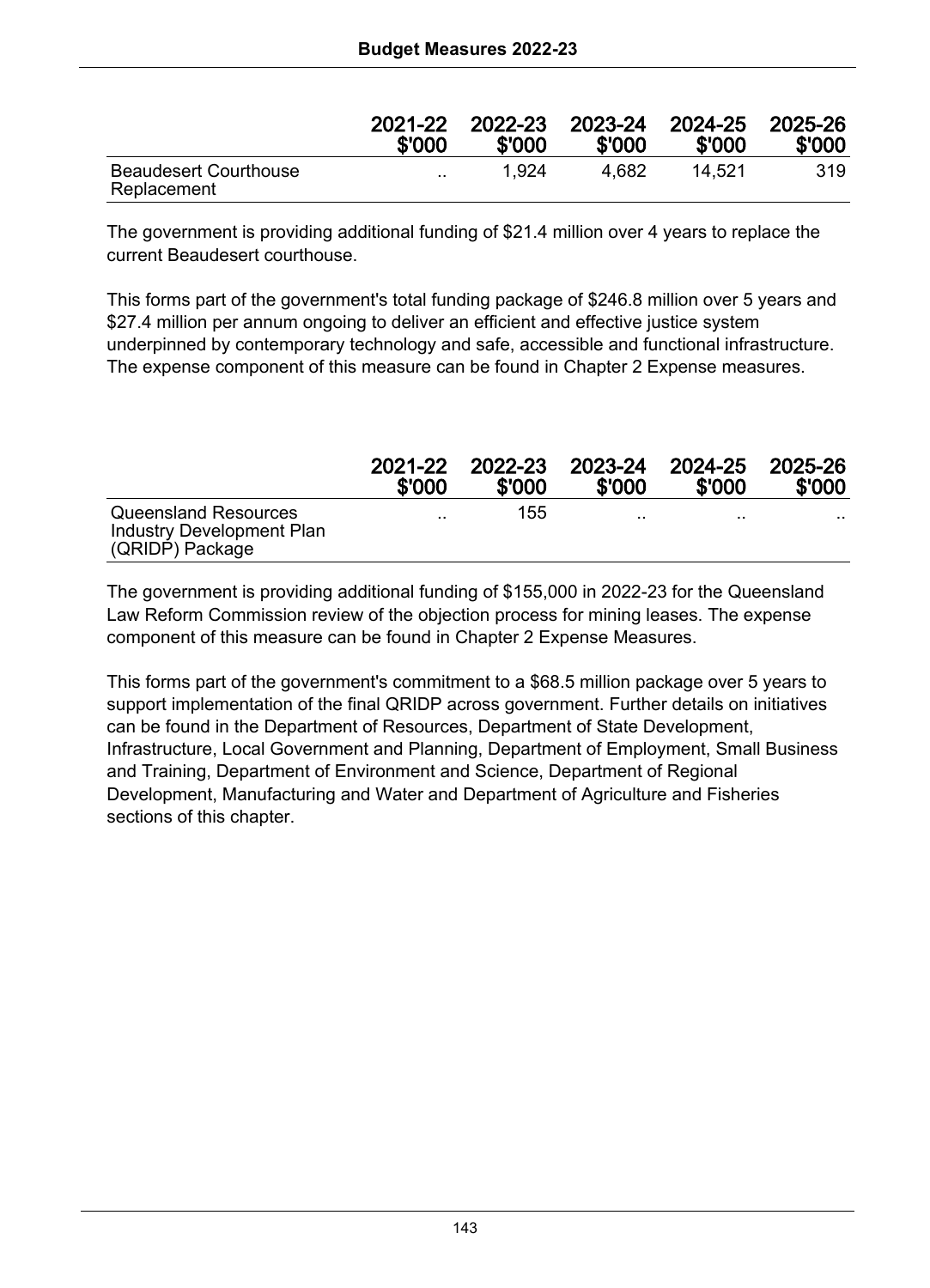|                                                                                                                                           | 2021-22   | 2022-23 | 2023-24   | 2024-25   | 2025-26   |
|-------------------------------------------------------------------------------------------------------------------------------------------|-----------|---------|-----------|-----------|-----------|
|                                                                                                                                           | \$'000    | \$'000  | \$'000    | \$'000    | \$'000    |
| Report 1, Hear Her Voice<br>response - Over<br>Representation Strategy and<br>Office of the Chief First<br><b>Nations Justice Officer</b> | $\cdot$ . | 113     | $\cdot$ . | $\ddotsc$ | $\cdot$ . |

The government is providing additional funding of \$113,000 in 2022-23 to accommodate staff to support the co-design of a whole-of-government and communication strategy to address over representation of First Nations peoples in the criminal justice system and to establish the Office of Chief First Nations Justice Officer.

The expenses component of this measure can be found in Chapter 2 Expense measures.

This forms part of the government's total funding package of \$363 million over 5 years (\$350 million new funding and \$12.9 million internally met) to respond to the recommendations of the Queensland Women's Safety and Justice Taskforce in Hear her voice - Report One - Addressing coercive control and domestic and family violence in Queensland. Further details on this package are in Chapter 1 of this paper.

|                                              | \$'000    | \$'000 | \$'000   | 2021-22 2022-23 2023-24 2024-25 2025-26<br>\$'000 | \$'000 |
|----------------------------------------------|-----------|--------|----------|---------------------------------------------------|--------|
| Claim Farming - Legal<br>Services Commission | $\cdot$ . | 105    | $\cdots$ | $\cdots$                                          | . .    |

The government is providing additional funding of \$105,000 in 2022-23 for the oversight and enforcement of new measures to prohibit claim farming of personal injury claims and deter undesirable billing practices by lawyers in speculative personal injury claims.

The expense component of this measure can be found in Chapter 2 Expense measures.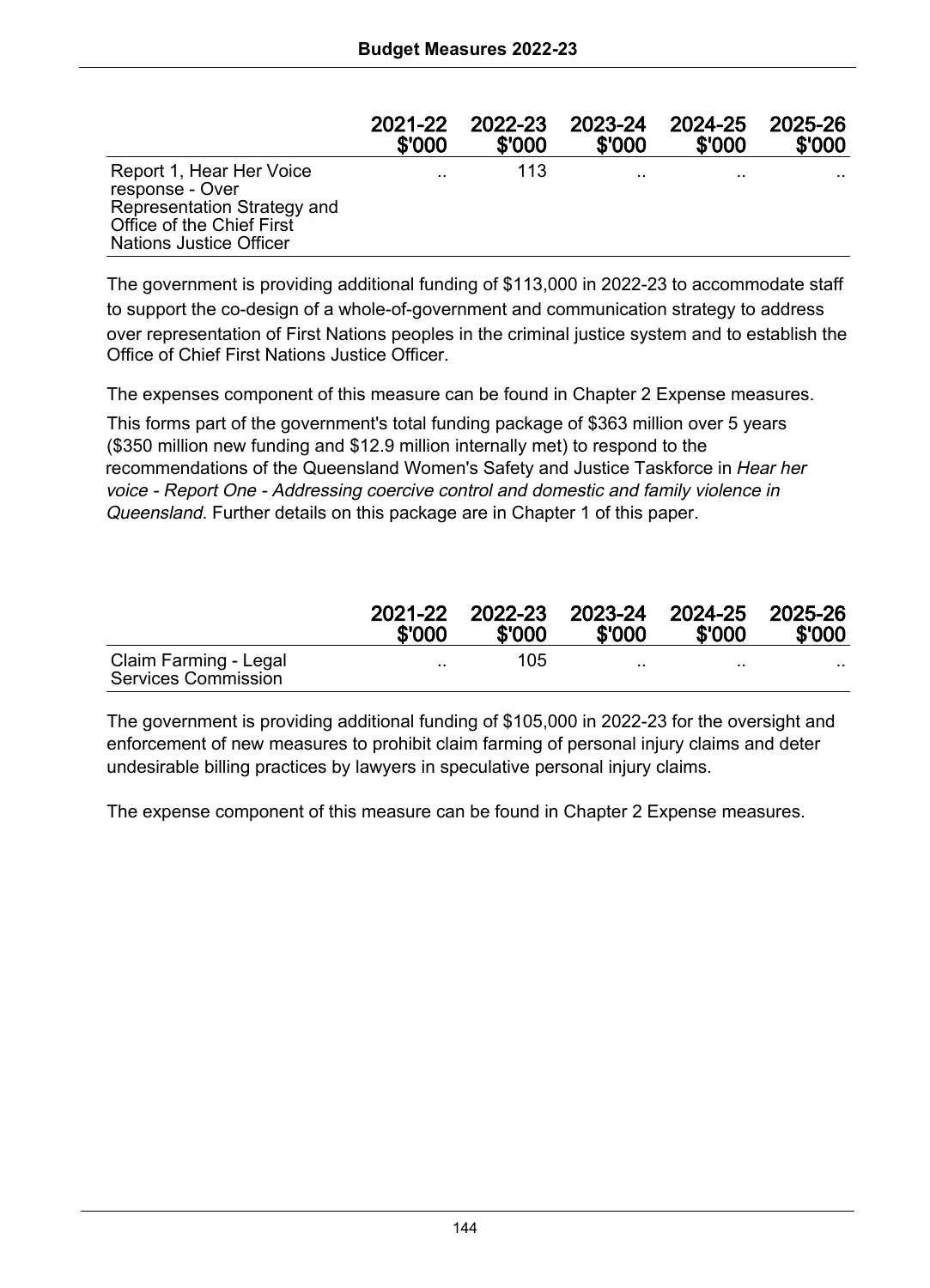|                                                                                      | 2021-22 | 2022-23   | 2023-24 | 2024-25 | 2025-26 |
|--------------------------------------------------------------------------------------|---------|-----------|---------|---------|---------|
|                                                                                      | \$'000  | \$'000    | \$'000  | \$'000  | \$'000  |
| Commission of Inquiry into<br>Queensland's Crime and<br><b>Corruption Commission</b> | 333     | $\cdot$ . |         | . .     |         |

The government has provided additional funding of \$333,000 in 2021-22 for the establishment and operation of the Commission of Inquiry relating to the Crime and Corruption Commission.

The expense component of this measure can be found in Chapter 2 Expense Measures.

|                                                                                           | 2021-22 | 2022-23 | 2023-24 | 2024-25 | 2025-26 |
|-------------------------------------------------------------------------------------------|---------|---------|---------|---------|---------|
|                                                                                           | \$'000  | \$'000  | \$'000  | \$'000  | \$'000  |
| Report 1, Hear Her Voice<br>Response - Immediate<br>Legislative Amendments and<br>Reforms |         |         |         |         |         |

The department is internally funding \$406,000 in 2022-23 to accommodate staff to immediately progress amendments to the Criminal Code, Domestic and Family Violence Protection Act 2012, Evidence Act 1977 and Penalties and Sentences Act 1992.

The expense component of this measure can be found in Chapter 2 Expense measures.

This forms part of the government's total funding package of \$363 million over 5 years (\$350 million new funding and \$12.9 million internally met) to respond to the recommendations of the Queensland Women's Safety and Justice Taskforce in Hear her voice - Report One - Addressing coercive control and domestic and family violence in Queensland. Further details on this package are in Chapter 1 of this paper.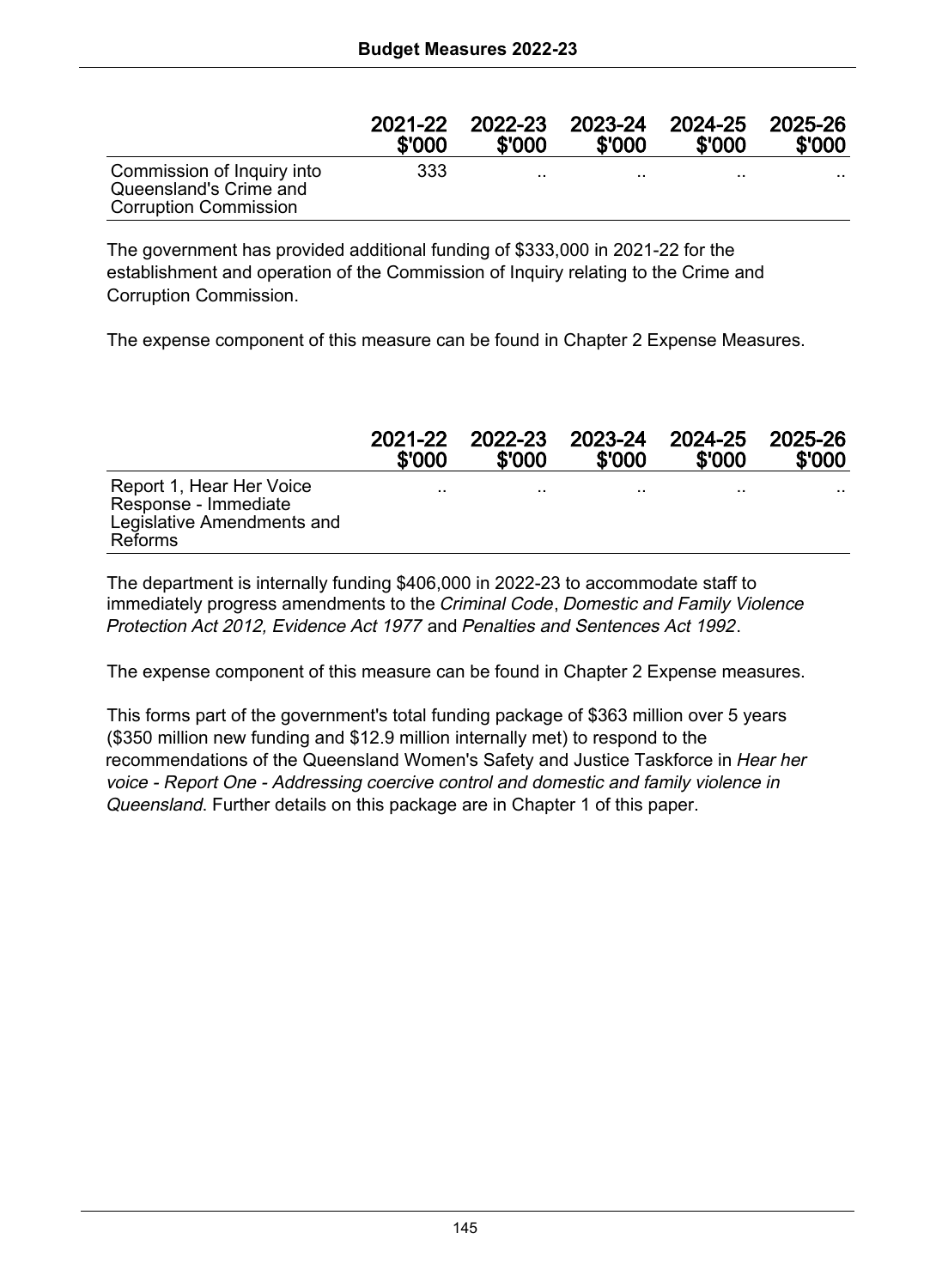#### Department of State Development, Infrastructure, Local Government and Planning

|                     | \$'000        | \$'000 | \$'000 | 2021-22 2022-23 2023-24 2024-25 2025-26<br>\$'000 | \$'000 |
|---------------------|---------------|--------|--------|---------------------------------------------------|--------|
| Growth Area Program | $\sim$ $\sim$ | 43.000 | 52.000 | 70.000                                            |        |

The government is providing additional funding of \$200 million over 3 years, including \$35 million held centrally, to deliver activities under the Growth Area Program. The program will improve planning and delivery of housing supply to cater for population growth and address pressures on the housing market. The expense component of this measure can be found in Chapter 2 Expense measures.

|                                                               | 2021-22   | 2022-23 | 2023-24 | 2024-25 | 2025-26 |
|---------------------------------------------------------------|-----------|---------|---------|---------|---------|
|                                                               | \$'000    | \$'000  | \$'000  | \$'000  | \$'000  |
| Capital Grant Funding<br>Support to South Bank<br>Corporation | $\cdot$ . | 3.085   | $\cdot$ | $\cdot$ | $\sim$  |

The government is providing additional equity funding of \$3.1 million in 2022-23 to support South Bank Corporation to deliver essential safety-related capital works. The expense component of this measure can be found in Chapter 2 Expense measures.

|                                        | 2021-22<br>\$'000 | \$'000 | 2022-23 2023-24<br>\$'000 | 2024-25 2025-26<br>\$'000 | \$'000 |
|----------------------------------------|-------------------|--------|---------------------------|---------------------------|--------|
| The Spit Master Plan<br>Implementation | 3.305             | 1.510  | 10.651                    | (215)                     | 249    |

The government is providing increased funding of \$15.5 million over 5 years to continue delivery of The Spit Master Plan and associated implementation works in partnership with the Gold Coast Waterways Authority and the Gold Coast City Council. Funding of up to \$13 million over 4 years is being met internally by the department to complete the program, bringing total funding for this program to \$60 million.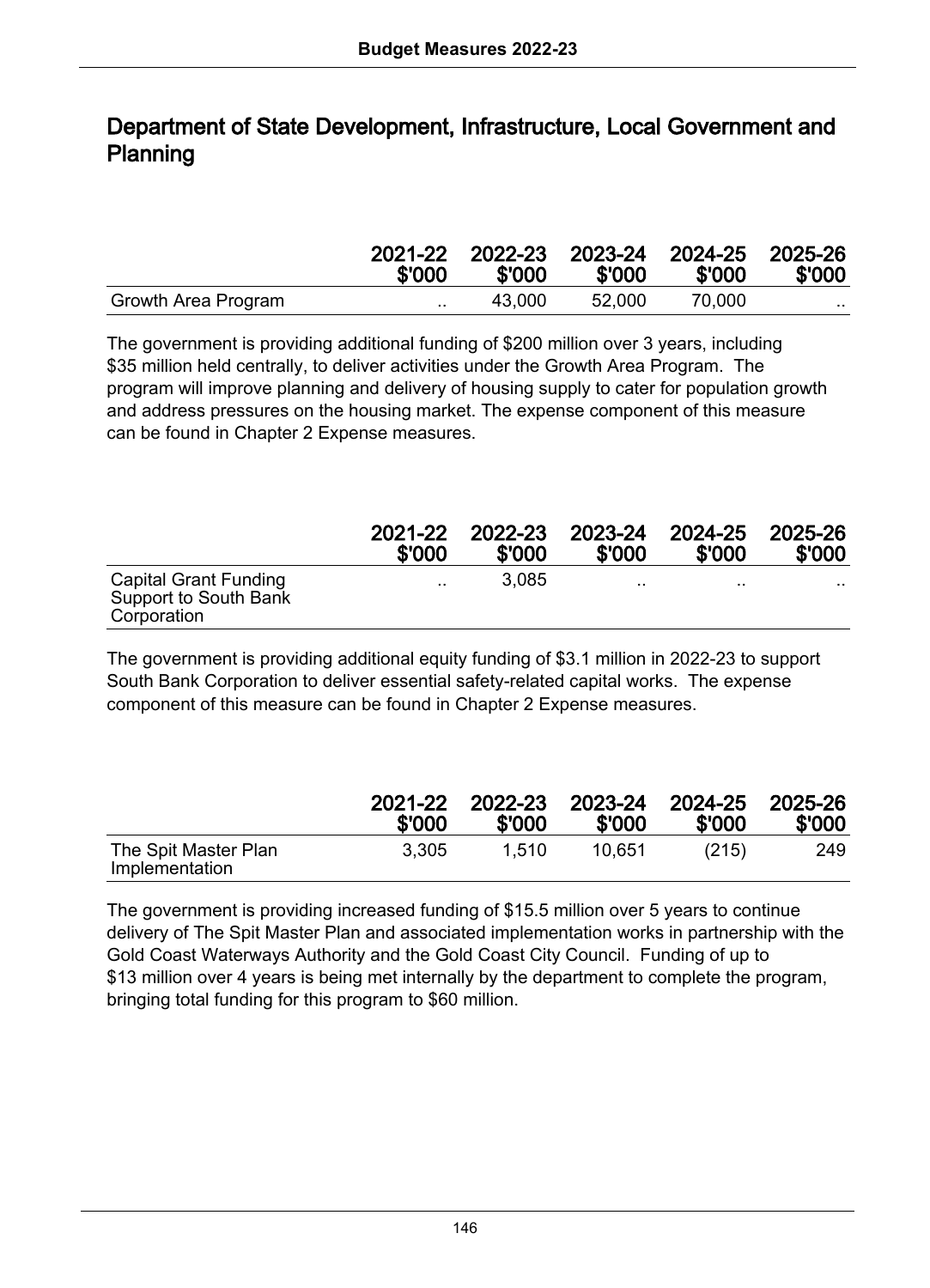|                                                    | 2021-22<br>\$'000 | 2022-23<br>\$'000 | \$'000  | 2023-24 2024-25 2025-26<br>\$'000 | \$'000 |
|----------------------------------------------------|-------------------|-------------------|---------|-----------------------------------|--------|
| Queensland Regional<br><b>Accommodation Centre</b> |                   | $\cdots$          | $\cdot$ | $\cdots$                          | .      |

The government is providing additional funding to deliver and operate the Queensland Regional Accommodation Centre, located at Wellcamp near Toowoomba. This includes a capital contribution towards Queensland's first purpose-built accommodation centre. Delivery of the centre will occur in 2 stages, with the first 500 beds operational and available to receive guests. The expense component of this measure can be found in Chapter 2 Expense Measures.

\*Arrangements are commercial in confidence.

|                                        | 2021-22<br>\$'000 | \$'000 | \$'000 | 2022-23 2023-24 2024-25 2025-26<br>\$'000 | \$'000 |
|----------------------------------------|-------------------|--------|--------|-------------------------------------------|--------|
| The South East Queensland<br>City Deal |                   |        |        | . .                                       |        |

The government is providing additional funding of \$622.2 million to the South East Queensland City Deal which was signed by the 3 levels of government on 21 March 2022. The City Deal will benefit more than 3.5 million residents, delivering a strategic approach to infrastructure planning and investment to support the fastest growing region in the country, with a focus on accelerating job creation, supporting thriving communities and enhancing the liveability and connectivity of South East Queensland.

The expense component of this measure can be found in Chapter 2 expense measures.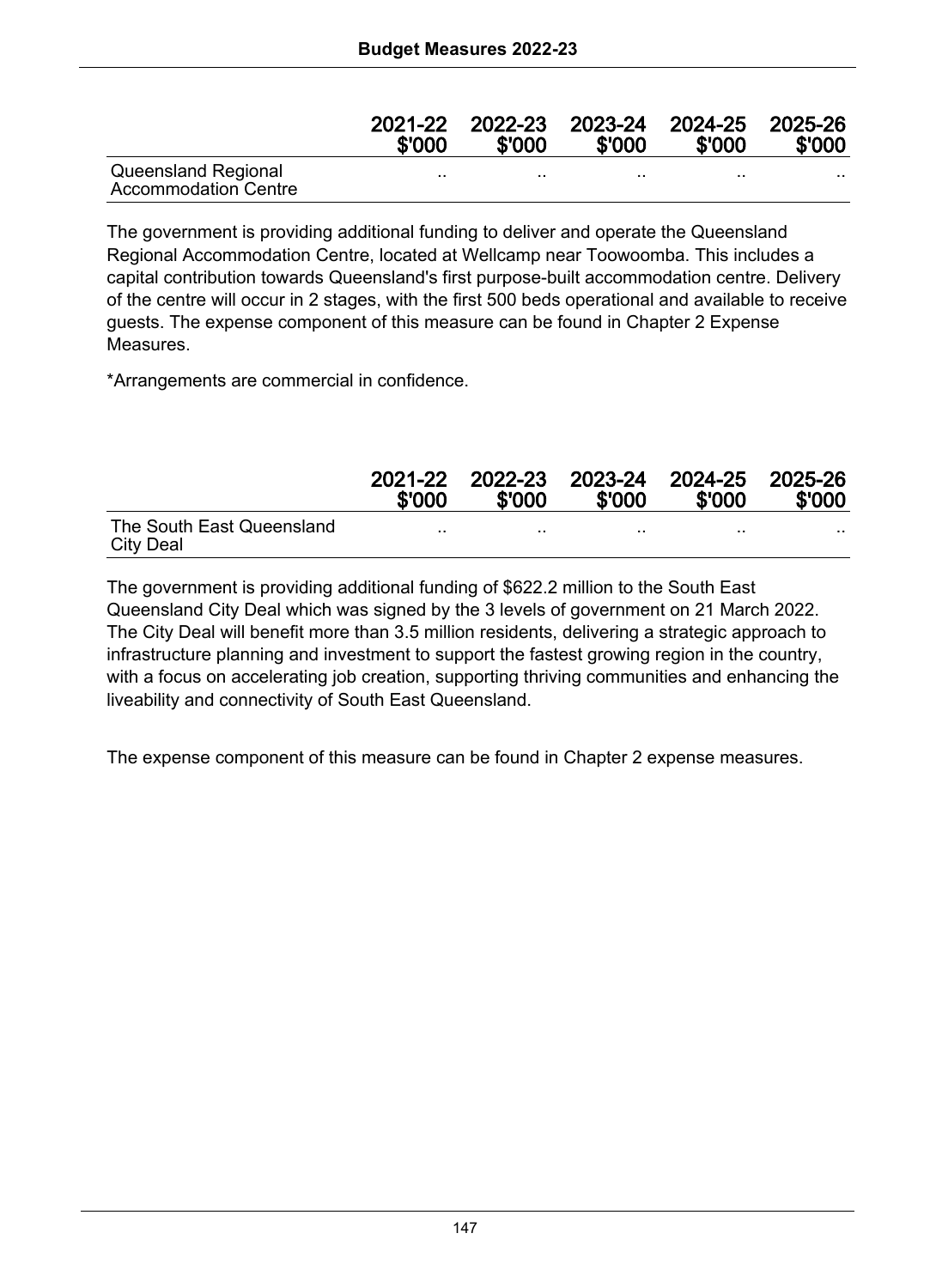# Department of the Premier and Cabinet

|                                                    | 2021-22<br>\$'000 | 2022-23<br>\$'000 | \$'000 | 2023-24 2024-25 2025-26<br>\$'000 | \$'000 |
|----------------------------------------------------|-------------------|-------------------|--------|-----------------------------------|--------|
| Go for Gold Fund (School<br>Sports Infrastructure) | $\sim$            | 1.500             | 15.000 | 29.250                            | 29.250 |

The government is providing additional funding of \$75 million over 4 years to establish the Go for Gold Fund (School Sports Infrastructure) program. The program, which is being delivered by the Department of Education, will deliver new and upgraded sports infrastructure for schools across the State, with a focus on promoting health and wellbeing, facilitating increased community use of school sports facilities and encouraging sports participation.

Total funding for the program is \$100 million over 4 years. The expense component of this measure can be found in Chapter 2 Expense measures.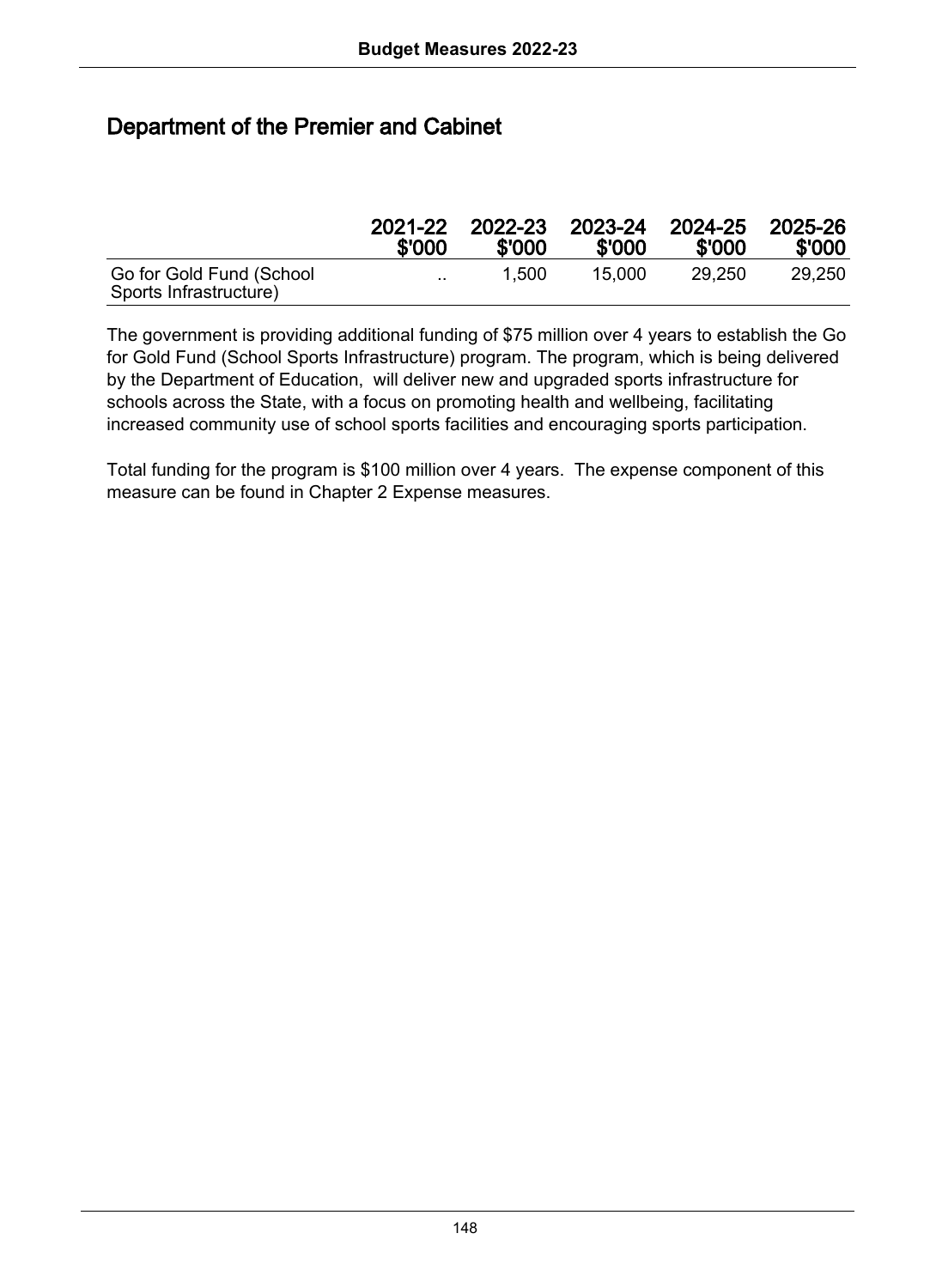# Department of Tourism, Innovation and Sport

|                                    | 2021-22<br>\$'000 | 2022-23<br>\$'000 | \$'000 | 2023-24 2024-25 2025-26<br>\$'000 | \$'000   |
|------------------------------------|-------------------|-------------------|--------|-----------------------------------|----------|
| Activate! Queensland 2019-<br>2029 | $\cdot$ .         | 5.000             | 13.500 | 10.000                            | $\cdots$ |

The government is providing increased funding of \$28.5 million over 3 years to leverage Queensland Government-owned and/or operated sport and recreation precincts and venues to better support the community and industry to provide participation opportunities.

Funding of \$13.1 million over 3 years has been internally met by the department, bringing the total funding for the next 3 years of Activate! Queensland to \$41.6 million.

The expense component of this measure can be found in Chapter 2 Expense measures.

|                                               | 2021-22   | 2022-23 | 2023-24 | 2024-25 | 2025-26 |
|-----------------------------------------------|-----------|---------|---------|---------|---------|
|                                               | \$'000    | \$'000  | \$'000  | \$'000  | \$'000  |
| <b>Stadiums Queensland</b><br>Capital Funding | $\cdot$ . | 5.000   | 20.500  | 21.013  | 21.538  |

The government is providing additional funding of \$68.1 million over 4 years to support Stadiums Queensland's capital activities to maintain the state's portfolio of major sporting stadiums and high performance / community venues to a contemporary standard in the lead up to the 2032 Olympic and Paralympic Games.

The expense component of this measure can be found in Chapter 2 Expense measures.

|                | \$'000 | 2021-22 2022-23 2023-24 2024-25 2025-26<br>\$'000 | \$'000 | \$'000  | \$'000 |
|----------------|--------|---------------------------------------------------|--------|---------|--------|
| Wangetti Trail |        | $\cdots$                                          |        | $\cdot$ |        |

The government will provide increased funding of \$5.7 million in 2024-25, held centrally, towards the delivery of Queensland's first purposely designed eco-tourism trail in a national park including the 94 kilometre trail and 4 public campsites.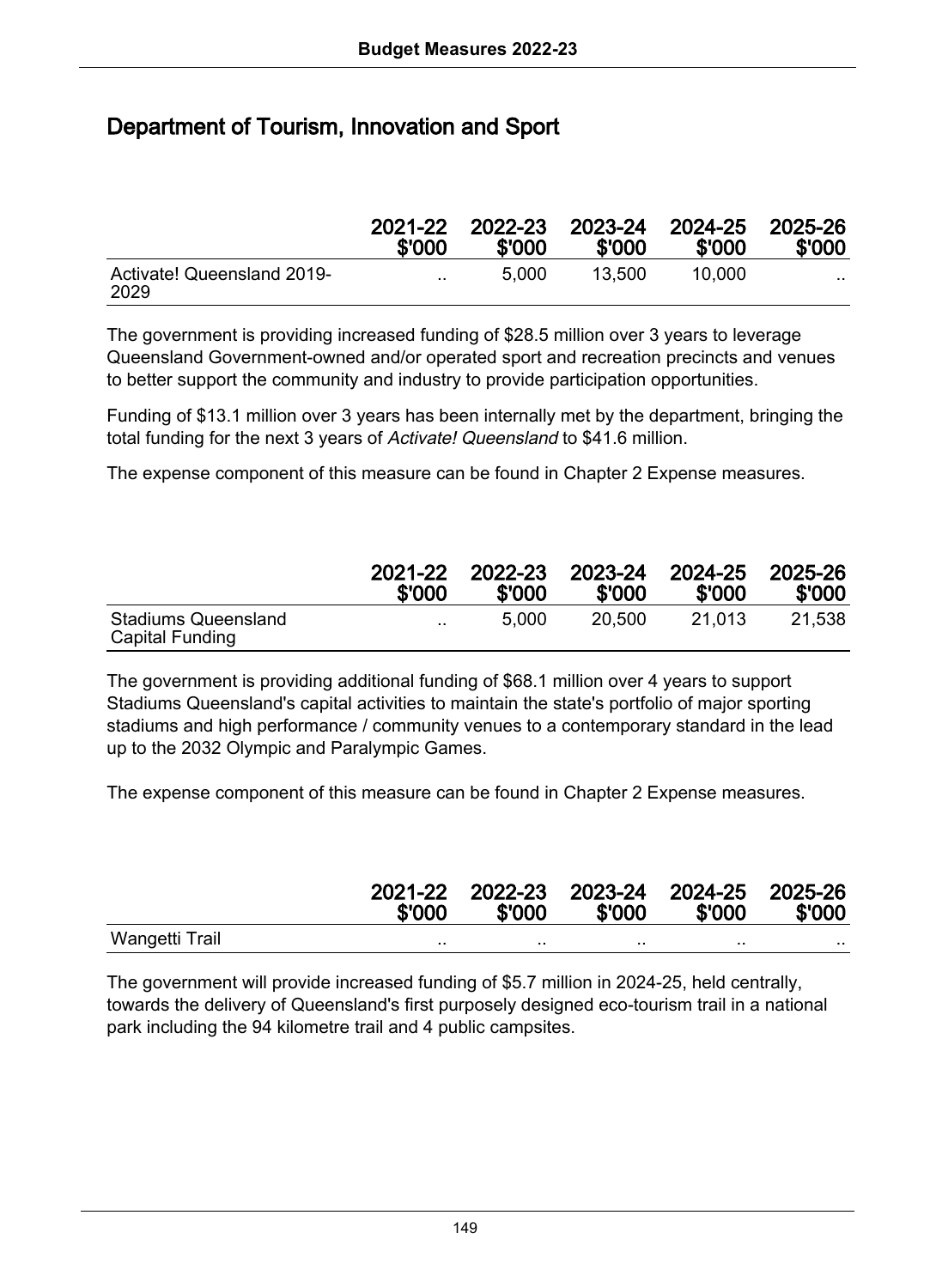#### Department of Transport and Main Roads

|                                                                                                                                                            | 2021-22 | 2022-23 | 2023-24 | 2024-25 | 2025-26 |
|------------------------------------------------------------------------------------------------------------------------------------------------------------|---------|---------|---------|---------|---------|
|                                                                                                                                                            | \$'000  | \$'000  | \$'000  | \$'000  | \$'000  |
| Operational Readiness of the<br>New Generation Rollingstock<br>Fleet for Cross River Rail<br><b>Automatic Train Operation</b><br>and Platform Screen Doors | 15.032  | 80.990  | 93.673  | 55.202  | 30,803  |

The government is providing additional funding of \$275.7 million over 5 years for the detailed design and fitment of Automatic Train Operation (ATO) on-board software and Platform Screen Doors (PSD) on-board equipment for the New Generation Rollingstock (NGR) fleet of 75 trains. The installation of ATO and PSD on the NGR fleet will ensure that Cross River Rail is fully operational within the scheduled timeframes. The expense component of this measure can be found in Chapter 2 Expense measures.

|                                    | 2021-22<br>\$'000 | 2022-23<br>\$'000 | \$'000    | 2023-24 2024-25 2025-26<br>\$'000 | \$'000 |
|------------------------------------|-------------------|-------------------|-----------|-----------------------------------|--------|
| Maritime Infrastructure<br>Program | $\sim$ $\sim$     | 10.548            | $\cdot$ . | $\cdot$ .                         | .      |

The government is providing increased funding of \$10.5 million in 2022-23 for navigational aids. The expense component of this measure can be found in Chapter 2 Expense Measures.

|                                                                                                                                   | 2021-22 | 2022-23 | 2023-24 | 2024-25 | 2025-26 |
|-----------------------------------------------------------------------------------------------------------------------------------|---------|---------|---------|---------|---------|
|                                                                                                                                   | \$'000  | \$'000  | \$'000  | \$'000  | \$'000  |
| Operational Readiness of the<br>New Generation Rollingstock<br>Fleet for Cross River Rail and<br>European Train Control<br>System | 2.408   | 6.882   | 15.152  | 66.276  | 28,366  |

The government is providing additional funding of \$119.1 million over 5 years for the modification of the European Train Control System (ETCS) and Automatic Train Operation (ATO) hardware for the New Generation Rollingstock (NGR) fleet of 75 trains. The installation of ETCS, ATO and Platform Screen Doors on the NGR fleet will ensure that Cross River Rail is fully operational within the scheduled timeframes. The expense component of this measure can be found in Chapter 2 Expense measures.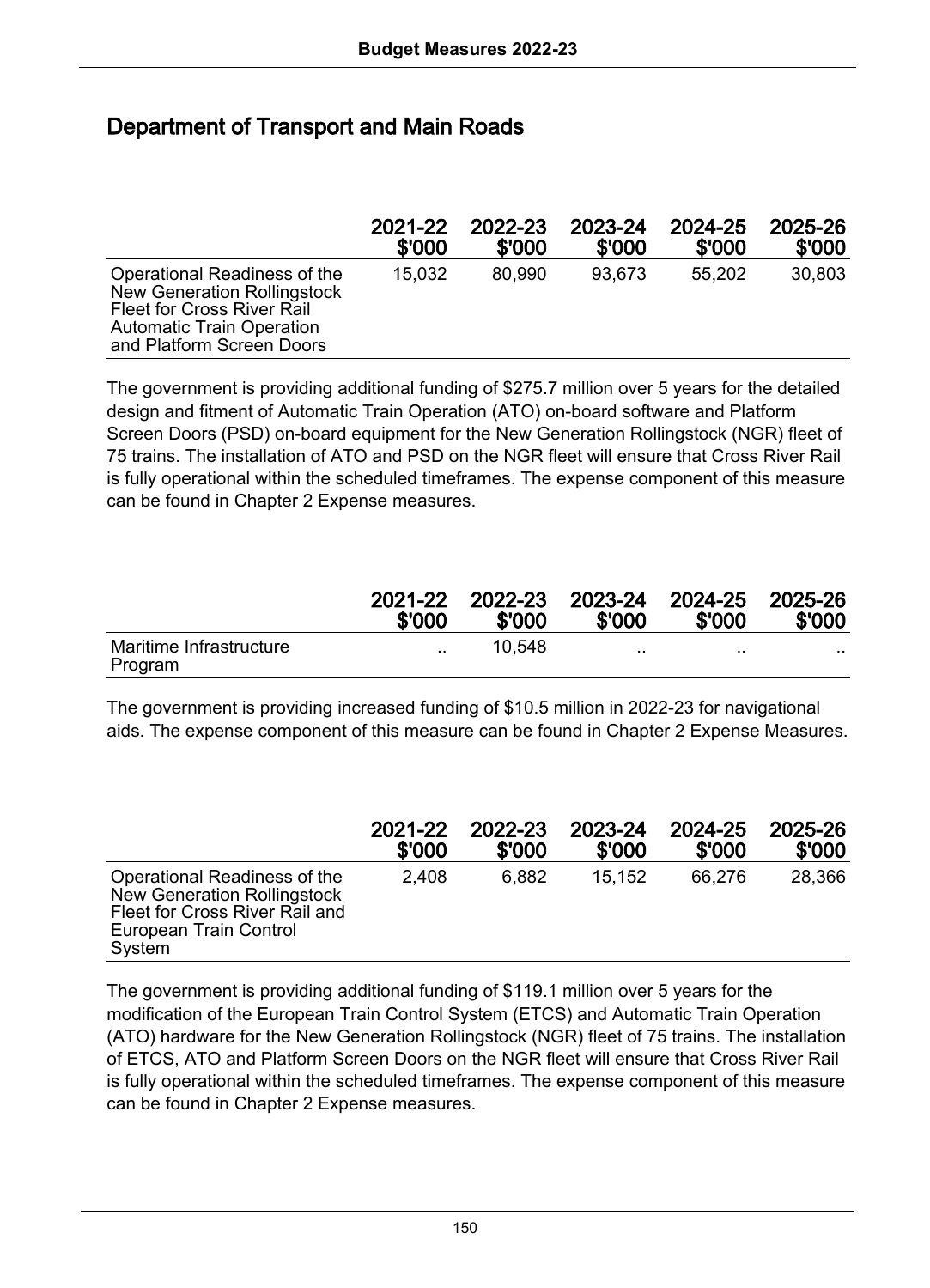|                                    | 2021-22<br>\$'000 | 2022-23<br>\$'000 | 2023-24 2024-25<br>\$'000 | \$'000 | 2025-26<br>\$'000 |
|------------------------------------|-------------------|-------------------|---------------------------|--------|-------------------|
| Camera Detected Offence<br>Program | $\ddotsc$         | 5.500             | 5.500                     | 5.000  | $\cdots$          |

The government is providing increased funding of \$16 million over 3 years to improve the safety of the sections of state-controlled roads where accidents happen most frequently.

The government is providing total increased funding of \$96.3 million over 4 years across departments as part of the Camera Detected Offence Program. Further funding can be found in the Department of Transport and Main Roads, Queensland Fire and Emergency Services, Queensland Police Service and Queensland Treasury sections of Chapter 2 Expense Measures.

|                                                                | 2021-22   | 2022-23 | 2023-24 | 2024-25 | 2025-26 |
|----------------------------------------------------------------|-----------|---------|---------|---------|---------|
|                                                                | \$'000    | \$'000  | \$'000  | \$'000  | \$'000  |
| Townsville Connection Road<br>Bowen Road Bridge<br>duplication | $\cdot$ . | 1.940   | 1.940   | 3.007   | 26.287  |

The government is providing increased funding of \$67.9 million over 5 years (2022-23 to 2026-27) for Stage 3 of the Townsville Connection Road upgrade. The expense component of this measure can be found in Chapter 2 Expense measures.

|                                                   | 2021-22<br>\$'000 | \$'000 | 2022-23 2023-24 2024-25 2025-26<br>\$'000 | \$'000        | \$'000  |
|---------------------------------------------------|-------------------|--------|-------------------------------------------|---------------|---------|
| Long-term Transport<br>Infrastructure Commitments | . .               | . .    | $\cdots$                                  | $\sim$ $\sim$ | 137.500 |

The government will provide increased funding of \$137.5 million in 2025-26 and \$474.4 million beyond the forward estimates for the state contribution for the following projects reflecting prior election commitments: Pacific Motorway: Daisy Hill to Logan Motorway upgrade, Inland Freight Route (Mungindi to Charters Towers), Boundary Road (Coopers Plains) rail level crossing, Mooloolah River Interchange Upgrade - Stage 1 and Roads of Strategic Importance Mount Isa to Rockhampton corridor state matching. The expense component of this measure can be found in Chapter 2 Expense measures.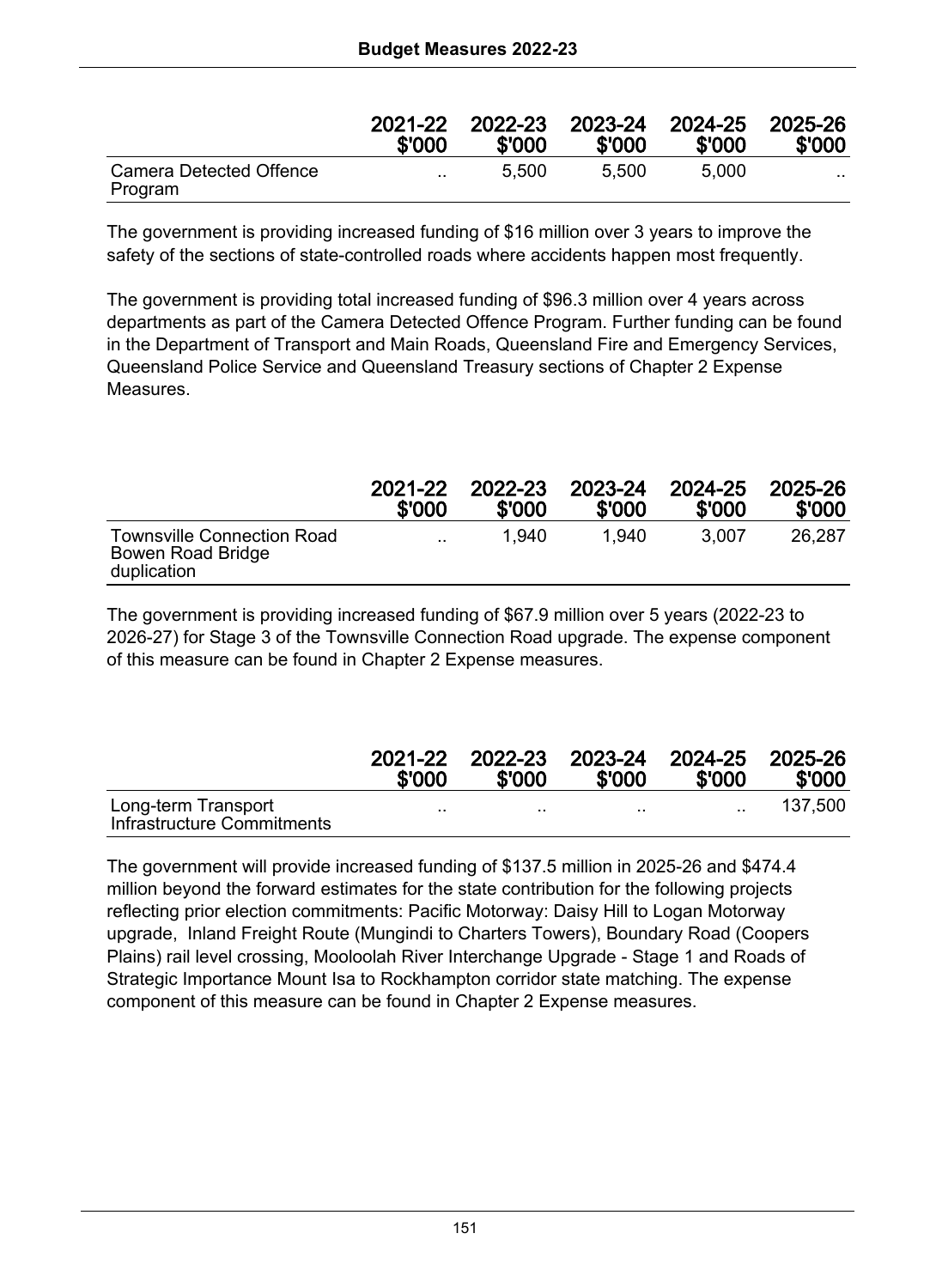#### Legislative Assembly of Queensland

|                                              | 2021-22<br>\$'000    | \$'000 | \$'000    | 2022-23 2023-24 2024-25 2025-26<br>\$'000 | \$'000 |
|----------------------------------------------|----------------------|--------|-----------|-------------------------------------------|--------|
| Electorate Office Security<br>Upgrade (CCTV) | $\ddot{\phantom{a}}$ | 612    | $\cdot$ . | . .                                       | .      |

The government is providing additional funding of \$612,000 in 2022-23 to improve electorate office security through the installation of a standardised CCTV monitoring system in each electorate office across Queensland. The expense component of this measure can be found in Chapter 2 Expense Measures.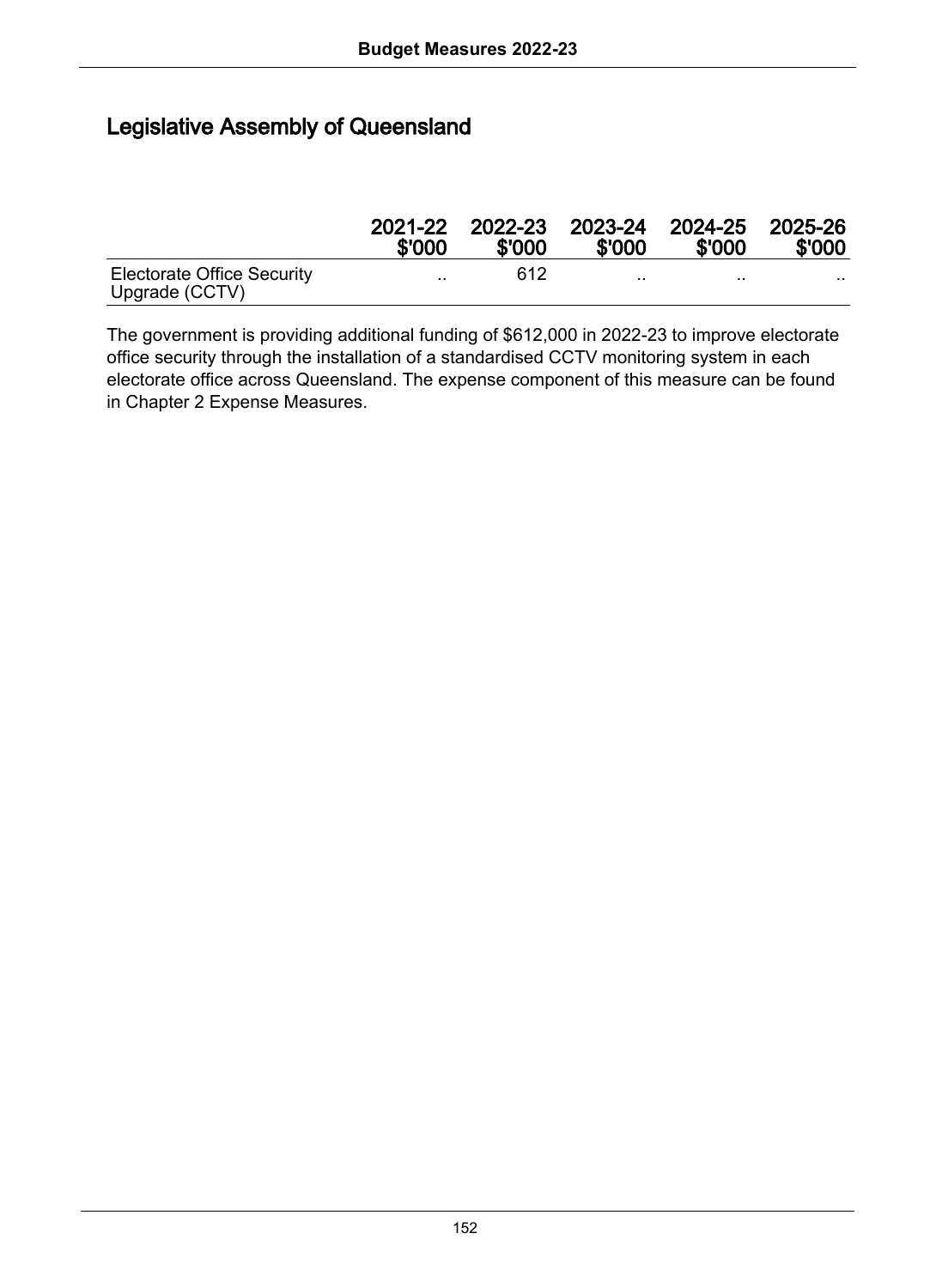#### Queensland Corrective Services

|                                                                                                | 2021-22   | 2022-23 | 2023-24 | 2024-25 | 2025-26 |
|------------------------------------------------------------------------------------------------|-----------|---------|---------|---------|---------|
|                                                                                                | \$'000    | \$'000  | \$'000  | \$'000  | \$'000  |
| Expansion of the Southern<br>Queensland Correctional<br>Precinct Stage 2 to Over<br>1.500 Beds | $\cdot$ . | 150,000 | 57.000  |         | .       |

The government is providing additional capital funding of \$207 million over 2 years to increase the capacity of Southern Queensland Correctional Precinct Stage 2 by 500 beds to over 1,500 beds, including through the construction of a second secure rehabilitation unit.

|                      | 2021-22<br>\$'000 | \$'000 | \$'000 | 2022-23 2023-24 2024-25 2025-26<br>\$'000 | \$'000 |
|----------------------|-------------------|--------|--------|-------------------------------------------|--------|
| Infrastructure Works | $\cdot$ .         | 40.950 | 22.820 | 7.000                                     | 7.000  |

The government is providing additional funding of \$77.8 million over 4 years and \$7 million per annum ongoing to progress infrastructure works and support ongoing maintenance and replacement programs. The expense component of this measure can be found in Chapter 2 Expense measures.

|                                    | \$'000 | 2021-22 2022-23 2023-24 2024-25 2025-26<br>\$'000 | \$'000   | \$'000   | \$'000 |
|------------------------------------|--------|---------------------------------------------------|----------|----------|--------|
| <b>Electronic Security Upgrade</b> |        |                                                   | $\cdots$ | $\cdots$ | .      |

The government is providing additional funding of \$78.7 million over 3 years, held centrally, to provide a multi-service provider solution for Queensland Corrective Services' Electronic Security System through a competitive tender package. The expense component of this measure can be found in Chapter 2 Expense measures.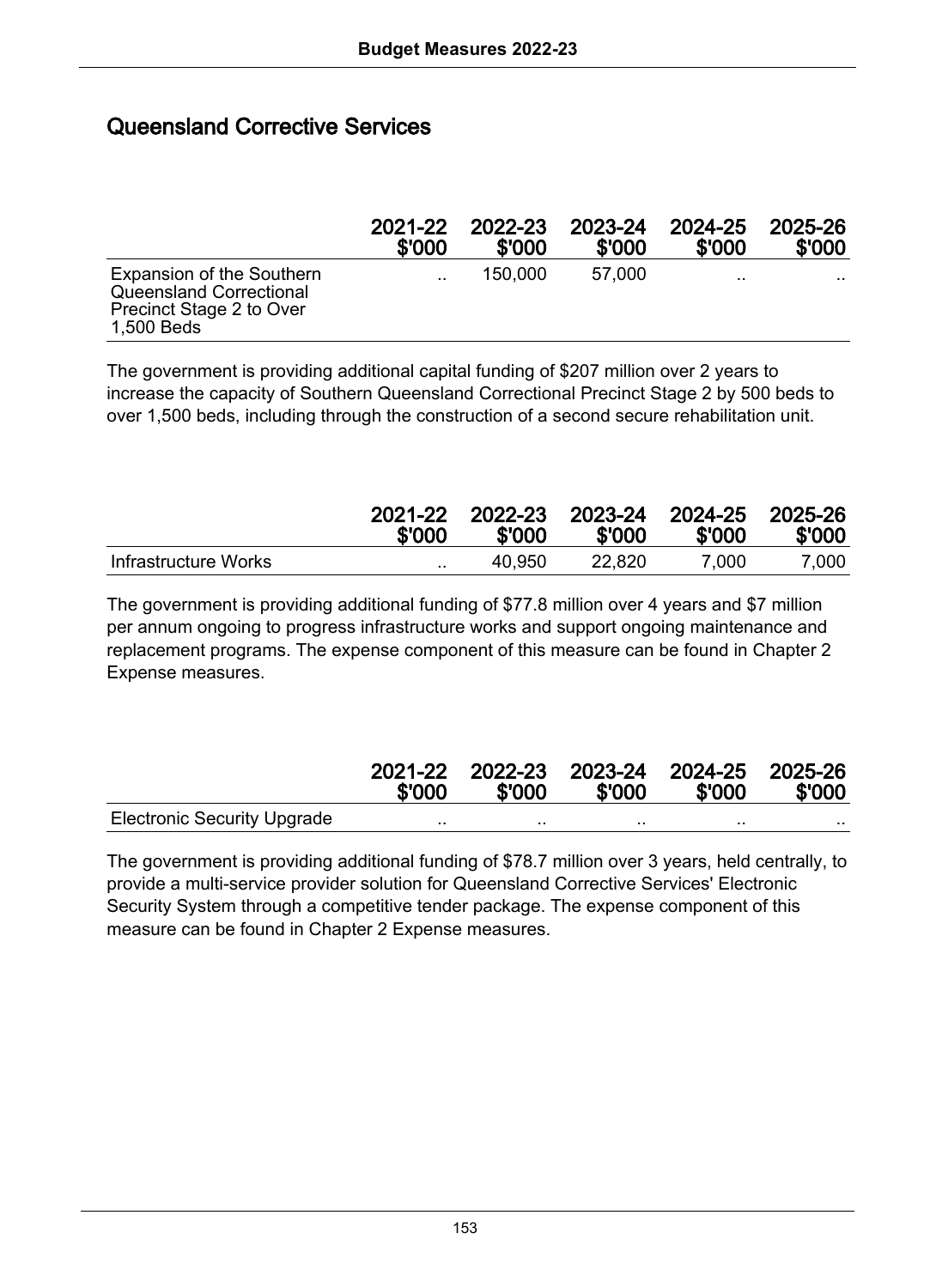|                                                 | 2021-22<br>\$'000 | 2022-23<br>\$'000 | \$'000   | 2023-24 2024-25<br>\$'000 | 2025-26<br>\$'000 |
|-------------------------------------------------|-------------------|-------------------|----------|---------------------------|-------------------|
| Integrated Offender<br><b>Management System</b> |                   | $\cdot$           | $\cdots$ | $\cdots$                  |                   |

The government is providing additional funding of \$16.3 million over 2 years, held centrally, to enhance the Integrated Offender Management System to support frontline correctional operations. The expense component of this measure can be found in Chapter 2 Expense measures.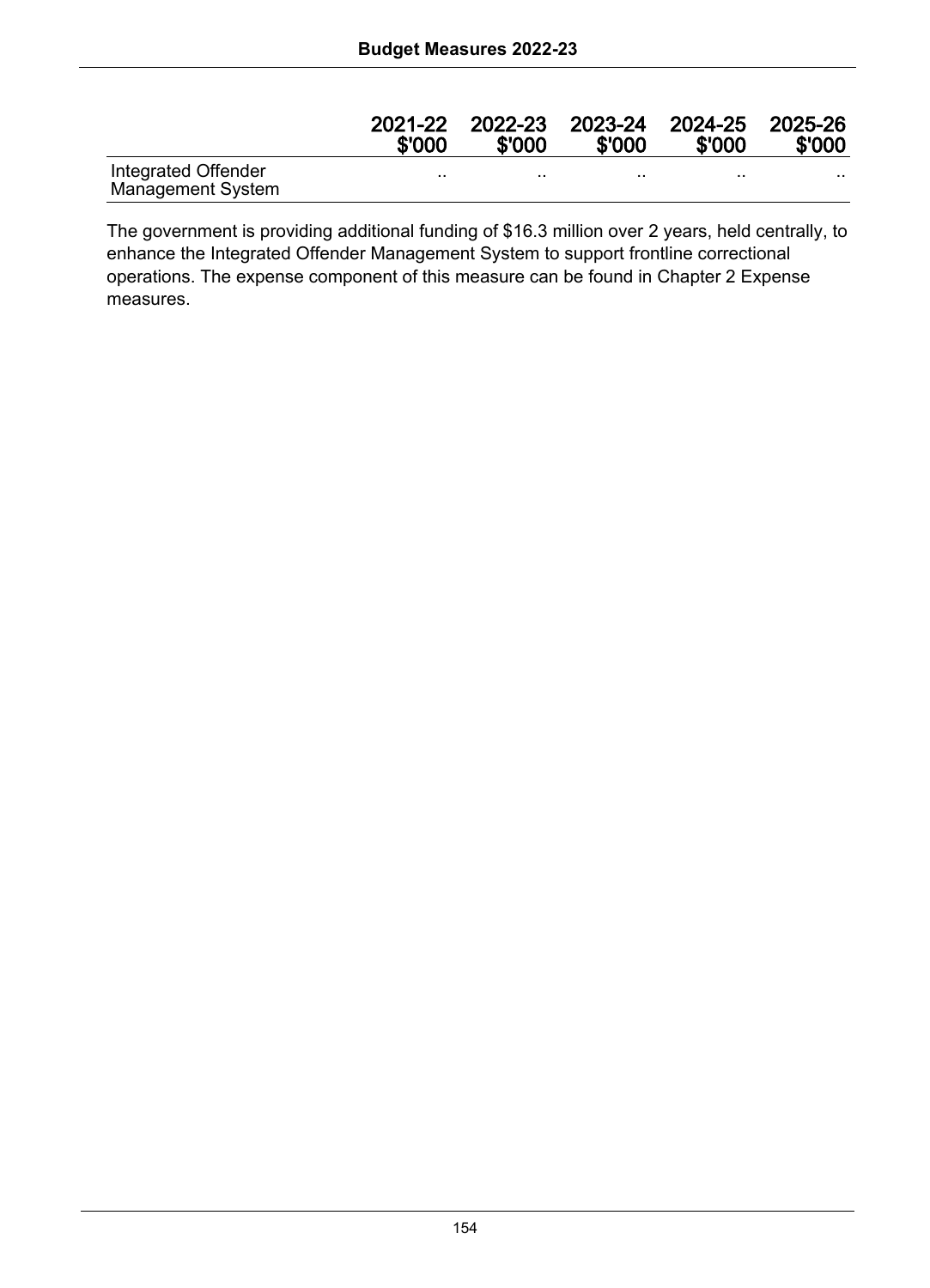# Queensland Health

|                            | \$'000    | 2021-22 2022-23 2023-24 2024-25 2025-26<br>\$'000 | \$'000 | \$'000                        | \$'000 |
|----------------------------|-----------|---------------------------------------------------|--------|-------------------------------|--------|
| Capacity Expansion Program | $\cdot$ . | 85.300                                            |        | 991.700  1.606.000  3.025.000 |        |

The government is providing additional funding of \$9.785 billion over 6 years to deliver around 2,200 additional overnight beds across the Queensland Health system for the following projects:

- New hospitals in Bundaberg, Toowoomba and Coomera
- New Queensland Cancer Centre
- Expansions to hospitals in Cairns, Townsville, Robina, Mackay, Redcliffe, Ipswich and Hervey Bay as well as to the Princess Alexandra, QEII and the Prince Charles hospitals, and a further expansion at Logan hospital.

|                                                       | 2021-22   | 2022-23 | 2023-24 | 2024-25 | 2025-26 |
|-------------------------------------------------------|-----------|---------|---------|---------|---------|
|                                                       | \$'000    | \$'000  | \$'000  | \$'000  | \$'000  |
| Digital Hospital Electronic<br>Medical Records System | $\cdot$ . | 60.000  | 60.000  | 60.000  | 60.000  |

The government is providing additional funding of \$240 million over 4 years (\$300 million over 5 years) for the continued roll-out of electronic medical record functionality.

|                                       | 2021-22<br>\$'000 | 2022-23<br>\$'000 | \$'000 | 2023-24 2024-25<br>\$'000 | 2025-26<br>\$'000 |
|---------------------------------------|-------------------|-------------------|--------|---------------------------|-------------------|
| Infrastructure Maintenance<br>Program | $\cdot$ .         | 15.647            | 54.193 | 18.312                    | . .               |

The government is providing increased funding of \$88.2 million over 3 years for tranche 2 of the Infrastructure Maintenance Program. The expense component of this measure can be found in Chapter 2 Expense measures.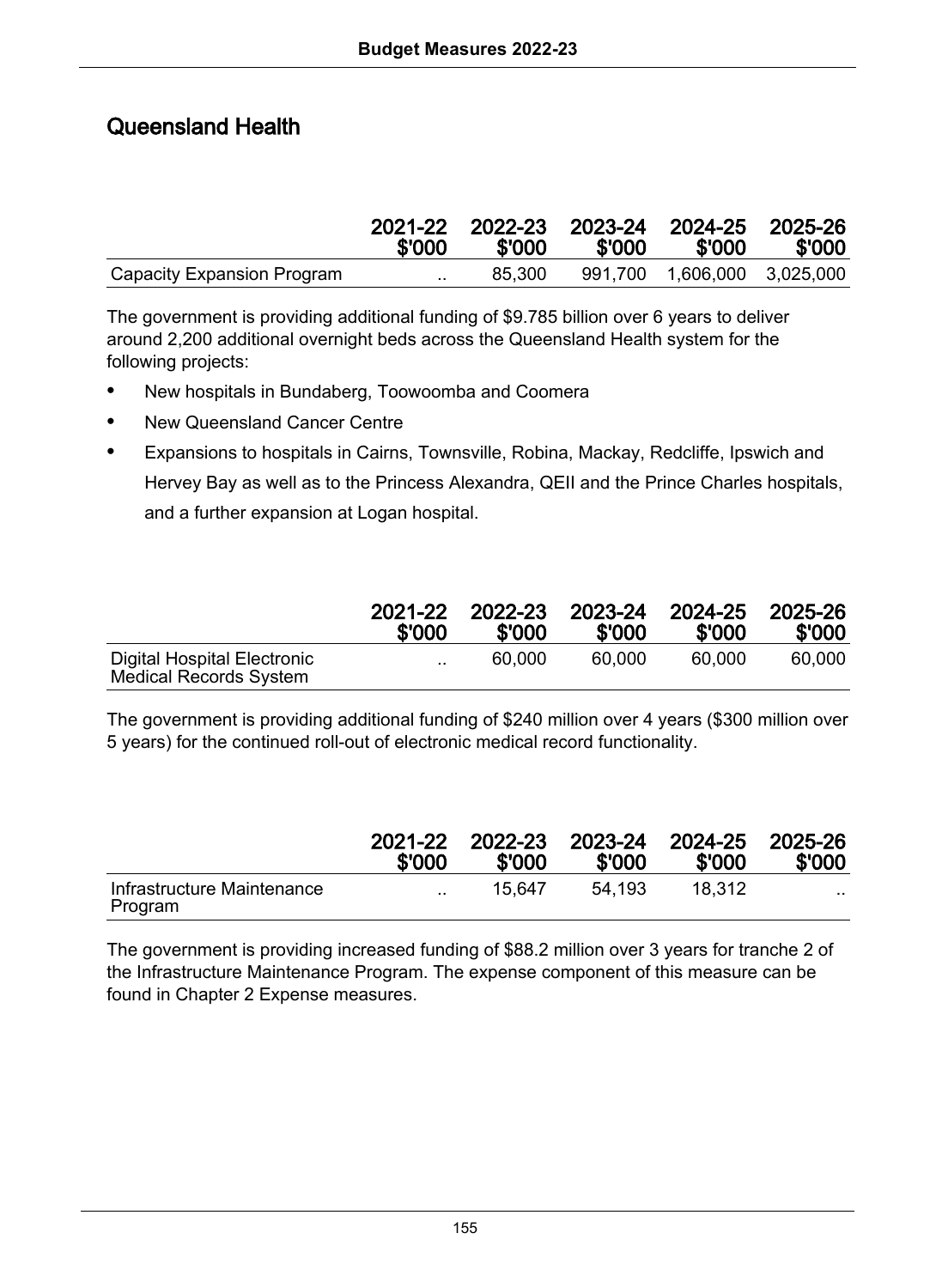|                                                 | 2021-22   | 2022-23 | 2023-24 | 2024-25 | 2025-26 |
|-------------------------------------------------|-----------|---------|---------|---------|---------|
|                                                 | \$'000    | \$'000  | \$'000  | \$'000  | \$'000  |
| Queensland Ambulance<br>Critical Infrastructure | $\cdot$ . | 13.442  | 35.907  | 18.067  | 6.500   |

The government is providing additional funding of \$73.9 million over 4 years to enable critical infrastructure projects for the Queensland Ambulance Service.

|                                           | 2021-22<br>\$'000 | 2022-23<br>\$'000 | 2023-24 2024-25 2025-26<br>\$'000 | \$'000   | \$'000 |
|-------------------------------------------|-------------------|-------------------|-----------------------------------|----------|--------|
| <b>Voluntary Assisted Dying</b><br>Scheme | 795               | 6.135             |                                   | $\cdots$ | . .    |

The government is providing additional funding of \$6.9 million over 2 years for the development of an information communication technology solution to support the Voluntary Assisted Dying Scheme. The expense component of this measure can be found in Chapter 2 Expense measures.

|                                                                | 2021-22   | 2022-23 | 2023-24 | 2024-25 | 2025-26 |
|----------------------------------------------------------------|-----------|---------|---------|---------|---------|
|                                                                | \$'000    | \$'000  | \$'000  | \$'000  | \$'000  |
| Mental Health and Other<br>Drug Services Capital<br>Investment | $\cdot$ . | 1.791   | 9.016   | 9.691   | 4.641   |

The government is providing additional capital funding of \$28.5 million over 5 years to support Queensland Health's new 5 year plan, Better Care Together. Better Care Together will improve mental health, alcohol and other drugs services as well as the suicide prevention system of care and support. The expense component of this measure can be found in Chapter 2 Expense measures.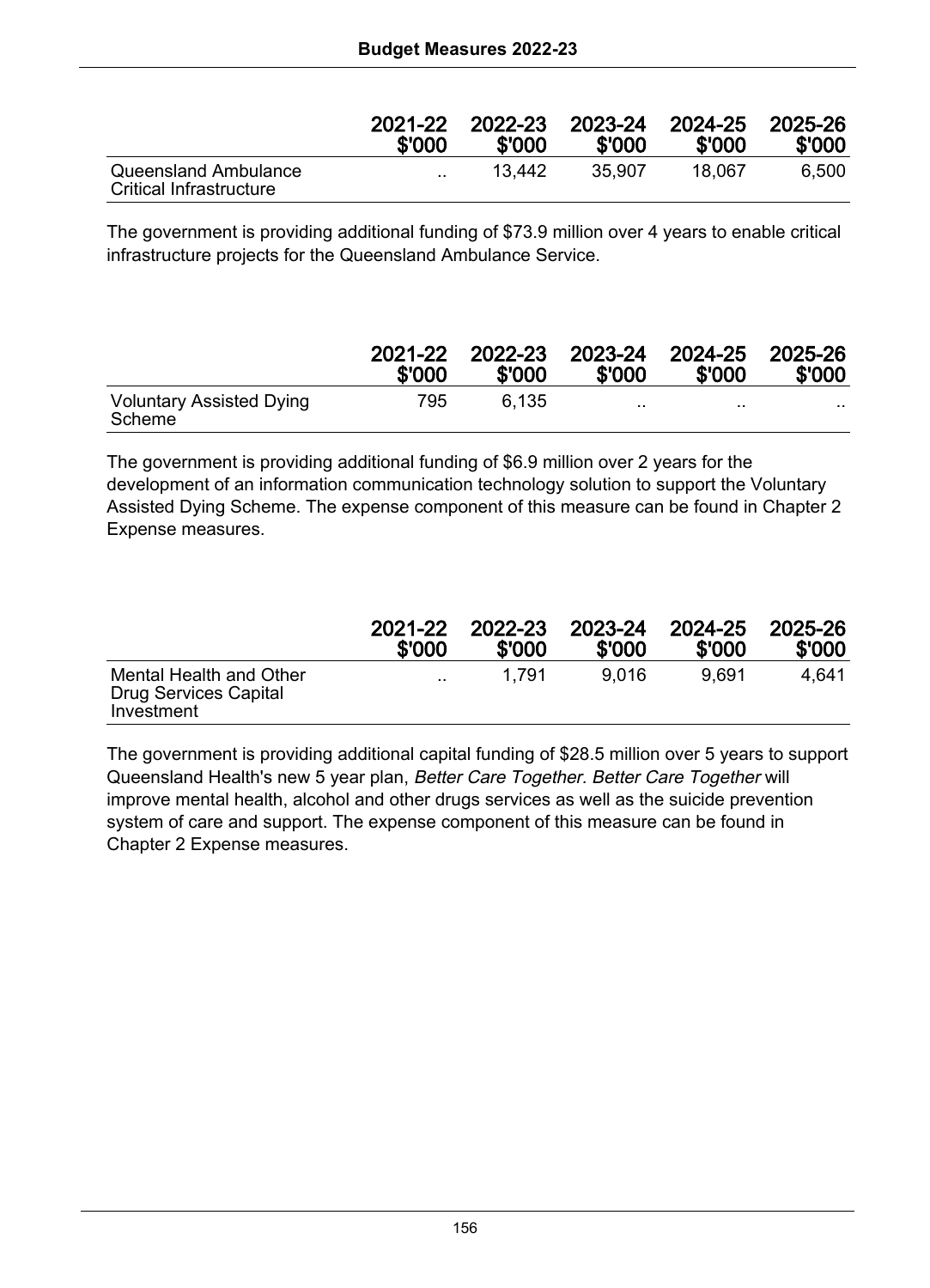|                                              | 2021-22<br>\$'000 | 2022-23<br>\$'000 | \$'000 | 2023-24 2024-25 2025-26<br>\$'000 | \$'000   |
|----------------------------------------------|-------------------|-------------------|--------|-----------------------------------|----------|
| <b>QEII Hospital Multi-storey</b><br>Carpark | $\sim$            | 1.500             | 15.000 | 13.310                            | $\cdots$ |

The government is providing additional funding of \$29.8 million over 4 years for the development of the QEII Hospital Multi-storey Carpark as part of the statewide Hospital Car Parking Framework.

|                                                | 2021-22<br>\$'000 | 2022-23 2023-24 2024-25 2025-26<br>\$'000 | \$'000   | \$'000    | \$'000 |
|------------------------------------------------|-------------------|-------------------------------------------|----------|-----------|--------|
| Accelerated Infrastructure<br>Delivery Program |                   |                                           | $\cdots$ | $\cdot$ . | .      |

The government is providing \$229.7 million over 2 years from the Sustaining Capital Program to increase bed capacity under the Accelerated Infrastructure Delivery Program. This program will deliver 289 beds across seven projects in the Metro South, Gold Coast, West Moreton and Cairns and Hinterland Hospital and Health Services, and will use off-site construction and standard designs to reduce time to commissioning.

|                                                              | 2021-22<br>\$'000 | \$'000 | \$'000 | 2022-23 2023-24 2024-25 2025-26<br>\$'000 | \$'000 |
|--------------------------------------------------------------|-------------------|--------|--------|-------------------------------------------|--------|
| <b>Building Rural and Remote</b><br>Health program - Phase 2 |                   |        |        | $\cdots$                                  | .      |

The government is providing \$943.5 million over 7 years from the Sustaining Capital Program to replace ageing rural and regional health facilities and staff accommodation as part of the next phase of the Building Rural and Remote Health Program.

This investment in Phase 2 of the program will replace ageing infrastructure across a range of Hospital and Health Services, including Torres and Cape, North West, Cairns and Hinterland, Mackay, Darling Downs, Central Queensland, Townsville, West Moreton and Wide Bay. The first tranche of Phase 2 will replace health facilities in Moranbah, Bamaga, Normanton, Pormpuraaw, Tara and Cow Bay.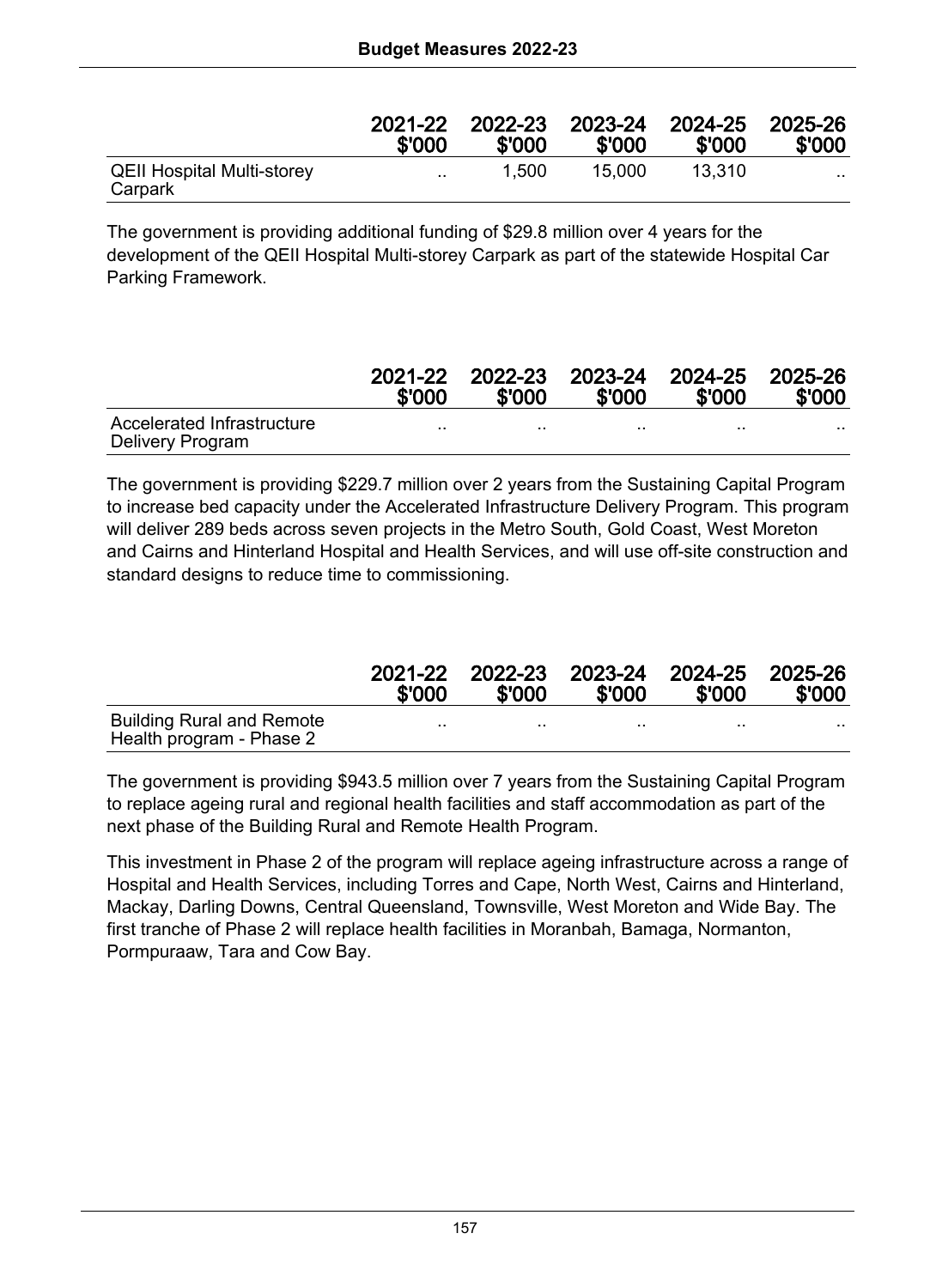|                          | \$'000 | 2021-22 2022-23 2023-24 2024-25 2025-26<br>\$'000 | \$'000 | \$'000 | \$'000 |
|--------------------------|--------|---------------------------------------------------|--------|--------|--------|
| Logan Hospital Expansion |        |                                                   |        |        |        |

The government is providing additional funding of \$20 million in 2022-23, held centrally, to support the provision of a 28-bed modular ward as part of the Logan Hospital expansion project.

|                                               | 2021-22<br>\$'000 | 2022-23<br>\$'000 | \$'000 | 2023-24 2024-25 2025-26<br>\$'000 | \$'000   |
|-----------------------------------------------|-------------------|-------------------|--------|-----------------------------------|----------|
| Queensland Regional<br><b>Aeromedical Hub</b> | 24.849            | $\cdot$           |        | $\cdots$                          | $\cdots$ |

The government has provided additional funding of \$24.8 million to the Brisbane Airport Corporation as a prepayment of the government's net rent liabilities as a sub-tenant, reducing net-rent liabilities to nil to 2047. Funding of \$20 million is being met internally by the department to support the project.

Total funding for this project is \$60.3 million. The expense component of this measure can be found in Chapter 2 Expense measures.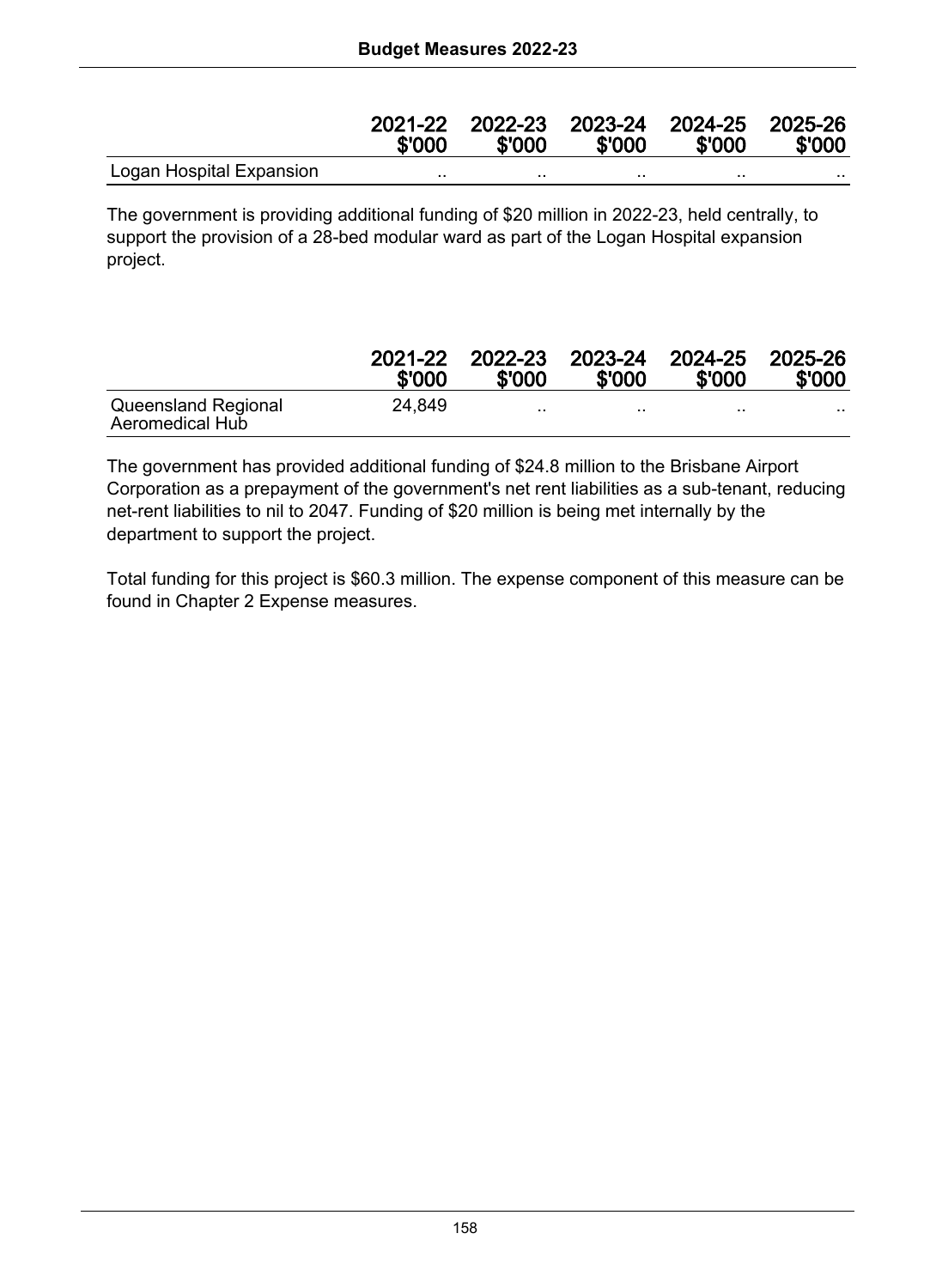#### Queensland Police Service

|                                                                           | 2021-22<br>\$'000 | \$'000 | \$'000    | 2022-23 2023-24 2024-25 2025-26<br>\$'000 | \$'000 |
|---------------------------------------------------------------------------|-------------------|--------|-----------|-------------------------------------------|--------|
| Road Safety Anti Hooning<br><b>Maximum Saturation</b><br>Deterrence Trial | $\ddotsc$         | 5.160  | $\cdot$ . | $\cdots$                                  | . .    |

The government is providing additional funding of \$5.2 million in 2022-23 to undertake a road safety anti hooning maximum saturation deterrence trial. The expense component of this measure can be found in Chapter 2 Expenses measures.

|                           | 2021-22<br>\$'000 | 2022-23 2023-24 2024-25 2025-26<br>\$'000 | \$'000 | \$'000  | \$'000 |
|---------------------------|-------------------|-------------------------------------------|--------|---------|--------|
| Queensland Government Air | $\sim$ $\sim$     | 2.941                                     | . .    | $\cdot$ |        |

The government is providing additional funding of \$2.9 million in 2022-23 to ensure the ongoing delivery of Queensland Government Air services. This funding is for the planned aircraft maintenance schedule to ensure continued airworthiness of both fixed wing and rotary wing flying assets. The expense component of this measure can be found in Chapter 2 Expenses measures.

|                                                                                                                          | 2021-22 | 2022-23 | 2023-24 | 2024-25 | 2025-26 |
|--------------------------------------------------------------------------------------------------------------------------|---------|---------|---------|---------|---------|
|                                                                                                                          | \$'000  | \$'000  | \$'000  | \$'000  | \$'000  |
| Report 1, Hear Her Voice<br>Response - Domestic and<br>Family Violence and<br>Coercive Control Training<br>and Education |         |         |         | $\cdot$ |         |

The government is providing additional funding of \$166,000 in 2022-23, held centrally, for the delivery of enhanced education and training on domestic and family violence and coercive control to all levels of the service. The expense component of this measure can be found in Chapter 2 Expense measures.

This forms part of the government's total funding package of \$363 million over 5 years (\$350 million new funding and \$12.9 million internally met) to respond to the recommendations of the Queensland Women's Safety and Justice Taskforce in Hear her voice - Report One - Addressing coercive control and domestic and family violence in Queensland. Further details on this package are in Chapter 1 of this paper.